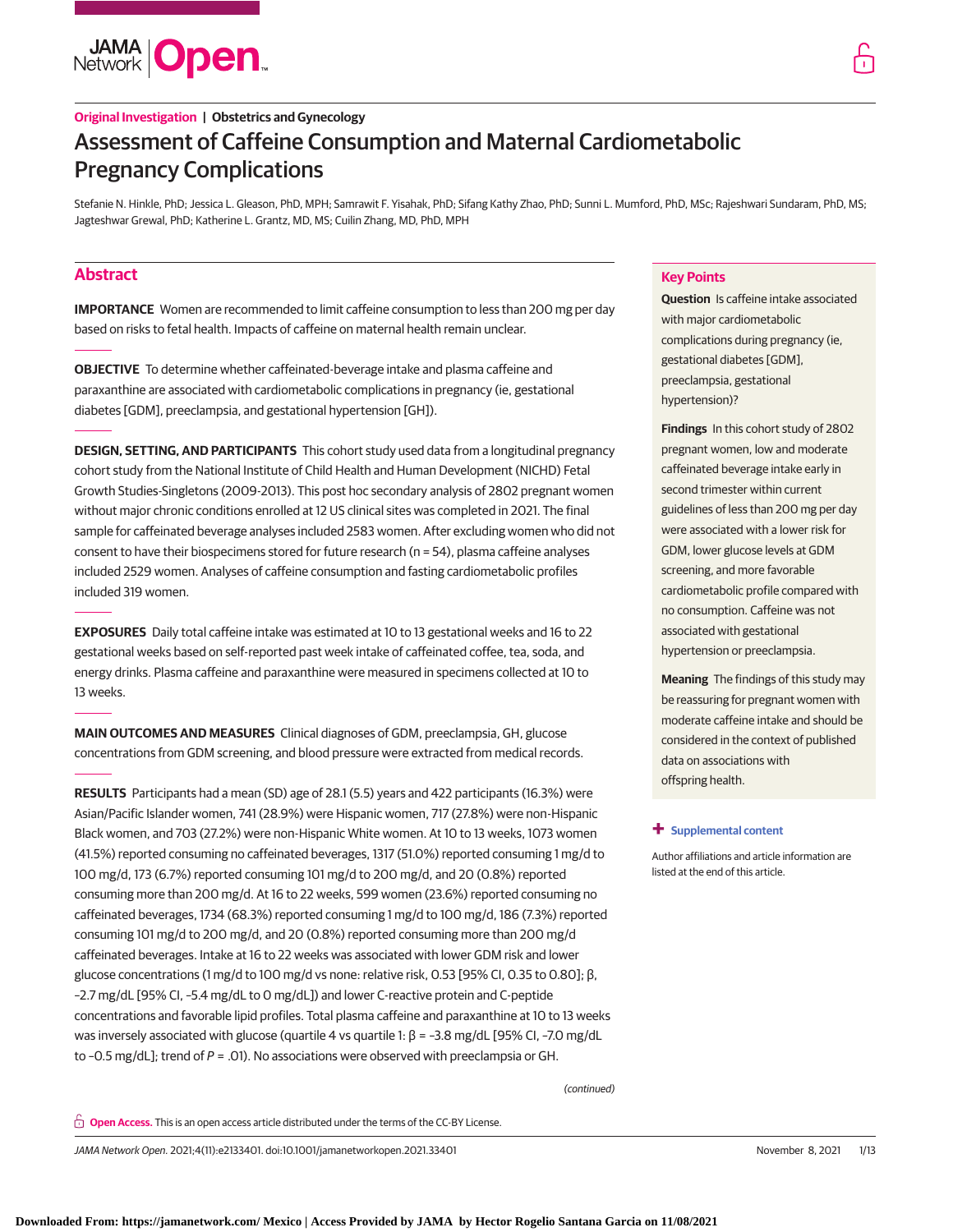### Abstract (continued)

**CONCLUSIONS AND RELEVANCE** In this cohort study, second trimester caffeinated beverage intake within current recommendations was associated with lower GDM risk, but not preeclampsia or GH. These findings may be reassuring for women with moderate caffeine intake.

JAMA Network Open. 2021;4(11):e2133401. doi[:10.1001/jamanetworkopen.2021.33401](https://jama.jamanetwork.com/article.aspx?doi=10.1001/jamanetworkopen.2021.33401&utm_campaign=articlePDF%26utm_medium=articlePDFlink%26utm_source=articlePDF%26utm_content=jamanetworkopen.2021.33401)

# **Introduction**

Over 80% of US women of reproductive age consume caffeine daily.<sup>1</sup> While most women decrease consumption after becoming pregnant, many continue to consume caffeine throughout pregnancy.<sup>2</sup> The American College of Obstetricians and Gynecologists (ACOG) recommends that pregnant women limit their caffeine consumption to less than 200 mg/d out of an abundance of caution because of potential associations with pregnancy loss and fetal growth restriction at higher intakes.<sup>3</sup> There remains limited data on associations with maternal cardiometabolic outcomes in pregnancy.

Outside of pregnancy, caffeine (or coffee) is associated with both acute and chronic cardiometabolic changes.<sup>4</sup> Among nonhabitual consumers, caffeine acutely raises blood pressure.<sup>5</sup> Nevertheless, among women who were habitual consumers, increasing coffee consumption was associated with lower hypertension risk in prospective cohort studies.<sup>6</sup> Experimental studies demonstrate that acute caffeine intake reduces insulin sensitivity,<sup>7</sup> yet there are limited long-term effects.<sup>8</sup> Observational studies have observed inverse associations between habitual coffee intake and type 2 diabetes.<sup>9</sup> Given that pregnancy is a period with increasing insulin resistance<sup>10</sup> and reduced caffeine metabolism,<sup>11</sup> there is a need to study caffeine in pregnancy with maternal cardiometabolic health, specifically.

Previous studies on caffeine (or coffee) and gestational diabetes (GDM),<sup>12,13</sup> gestational hypertension,<sup>14</sup> and preeclampsia<sup>15</sup> were null except for an inverse association between moderate intakes and preeclampsia.<sup>14</sup> These studies were limited by lack of multiple assessments across pregnancy,12,13,15 objective measures,12-14 and limited lifestyle measures to reduce confounding.13,15

This study aimed to examine prospective associations between caffeine exposure in early- and mid-pregnancy and maternal cardiometabolic health, including GDM, preeclampsia, and gestational hypertension as well as cardiometabolic biomarkers and blood pressure.

# **Methods**

Institutional review board approval was obtained at the clinical sites, data coordinating center, and the Eunice Kennedy Shriver National Institute of Child Health and Human Development (NICHD). All participants provided written informed consent. This study followed the Strengthening the Reporting of Observational Studies in Epidemiology [\(STROBE\)](http://www.equator-network.org/reporting-guidelines/strobe/) reporting guidelines.

# **Study Population**

This was a secondary analysis of the NICHD Fetal Growth Studies-Singleton Cohort (n = 2802).<sup>16</sup> The primary aim was to establish race-specific and ethnicity-specific US standards for fetal growth.<sup>17</sup> Women of underrepresented minority groups were oversampled and enrolled based on their selfidentified classification into one of the following categories: Asian/Pacific Islander, Hispanic, non-Hispanic Black, and non-Hispanic White. Women were enrolled between gestational weeks 8 to 13 at 12 US clinical centers (2009-2013). Eligibility among women with a prepregnancy body mass index (BMI; calculated as weight in kilograms divided by height in meters squared) of 19.0 to 29.9 was limited to women who did not smoke, who were not currently drinking 1 or more alcoholic drinks per day or using illicit drugs, who conceived without fertility drugs or in vitro fertilization, who did not have prior pregnancy complications, and who did not have major chronic diseases. Eligibility among

 $\bigcap$  JAMA Network Open. 2021;4(11):e2133401. doi:10.1001/jamanetworkopen.2021.33401 (Reprinted) November 8, 2021 2/13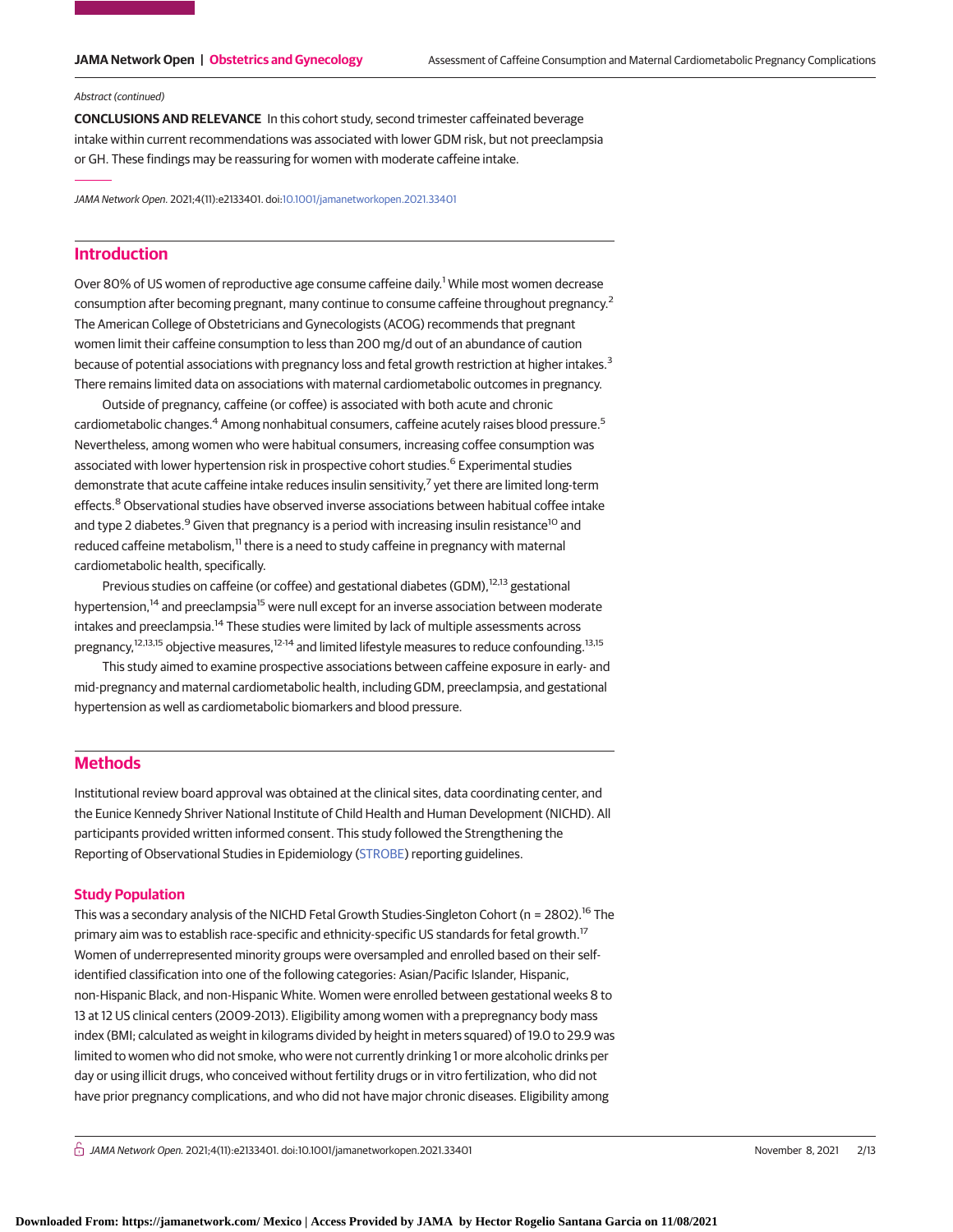women with a prepregnancy BMI of 30.0 to 45.0 was limited to women without major chronic diseases. Complete details are published elsewhere.<sup>16</sup> Statistical analyses for the current study were completed in 2021.

Questionnaire data, research examinations, and biospecimens were collected at enrollment, throughout pregnancy, and at delivery. Research visits were targeted at 16 to 22 (visit 1), 24 to 29 (visit 2), 30 to 33 (visit 3), and 34 to 37 weeks (visit 4). Medical record abstraction of routine prenatal examinations and delivery discharge diagnoses was completed after delivery. Biospecimens were collected at enrollment, visits 1, 2, and 4 following a standardized protocol, immediately processed into plasma, and stored at –80°C.

The study sample is described in eFigure 1 in the [Supplement.](https://jama.jamanetwork.com/article.aspx?doi=10.1001/jamanetworkopen.2021.33401&utm_campaign=articlePDF%26utm_medium=articlePDFlink%26utm_source=articlePDF%26utm_content=jamanetworkopen.2021.33401) Eighteen women were determined to be ineligible after enrollment and excluded from the analysis. Women who exited the study or were without medical record abstraction were excluded (201; 7%); no differences in caffeinated beverage intake ( $P = .18$ ) or plasma caffeine ( $P = .54$ ) were observed between women with and without medical record abstraction. The final sample for caffeinated beverage analyses included 2583 women. After excluding women who did not consent to have their biospecimens stored for future research (n = 54), plasma caffeine analyses included 2529 women. Analyses of caffeinated beverage intake and fasting cardiometabolic profile were based on a subsample of 319 women by leveraging biomarker data from 16 to 22 weeks previously measured as part of a GDM case-control study (107 GDM cases; 214 non-GDM controls matched 2:1 on age, race and/or ethnicity, gestational week of blood collection; 2 controls excluded because of missing medical record abstraction).<sup>18</sup>

# **Exposure Ascertainment**

At enrollment and each visit thereafter, women reported past week intake of cups (8 oz) of caffeinated coffee, cups (8 oz) of caffeinated tea, cans (12 oz) or bottles (16 oz) of soda with caffeine (eg, Coke, Pepsi, Dr Pepper, Mountain Dew), and cans (12 oz) or bottles (16 oz) of energy drinks with caffeine (eg, Red Bull, Amp). Participants who reported drinking less than one serving (eg, cup, can, or bottle) per day were classified as drinking half a serving. Total daily caffeine was estimated by multiplying servings of each beverage by estimated caffeine content (coffee, 96 mg per 8oz; tea, 48 mg per 8oz; soda, 40 mg per 12 oz; energy drink, 108 mg per 12 oz) and summing across beverages.19

Concentrations of caffeine and paraxanthine were measured in plasma collected at 10 to 13 weeks' gestation by a hybrid solid-phase extraction, and quantification of caffeine was performed on an ABSCIEX 5500 (Applied Biosystems).<sup>20</sup> Caffeine and paraxanthine detection limits were 0.55 ng/mL and 0.72 ng/mL and limits of quantification were 1.85 ng/mL and 2.39 ng/mL, respectively. Machine observed values were used if values were below limits of detection or quantification to minimize bias.<sup>21,22</sup> Total methylxanthine concentrations were estimated as the sum of caffeine and paraxanthine.

## **Outcome Ascertainment**

Primary outcomes were clinical diagnoses of GDM, gestational hypertension, preeclampsia, glucose (from glucose challenge test  $[GCT]$ ), and blood pressure extracted from medical records.<sup>23</sup> All women received routine prenatal care. The majority of women (90%) were screened for GDM using a 2-step process with 50-g GCT (median 27 weeks) and 100-g oral glucose tolerance test (OGTT), as necessary. Women were classified with GDM based on OGTT results using Carpenter-Coustan criteria (ie, at least 2 elevated plasma glucose values: fasting, 95 mg/dL; 1-hour, 180 mg/dL; 2-hour, 155 mg/dL; 3-hour, 140 mg/dL; to convert glucose to millimoles per liter, multiply by 0.0555), and/or receipt of GDM medications.<sup>24,25</sup> Impaired glucose tolerance (IGT) was defined as a 2-hour OGTT plasma glucose concentration between 140 mg/dL to 199 mg/dL, but not meeting criteria for GDM.<sup>25</sup>

Secondary outcomes included the following plasma fasting cardiometabolic biomarkers measured at 16 to 22 weeks: C-reactive protein, glucose, insulin, C-peptide, high-density lipoproteins (HDL), total cholesterol, triglycerides, low-density lipoproteins (LDL), and HbA1c (eTable 1 in the

 $\bigcap$  JAMA Network Open. 2021;4(11):e2133401. doi:10.1001/jamanetworkopen.2021.33401 (Reprinted) November 8, 2021 3/13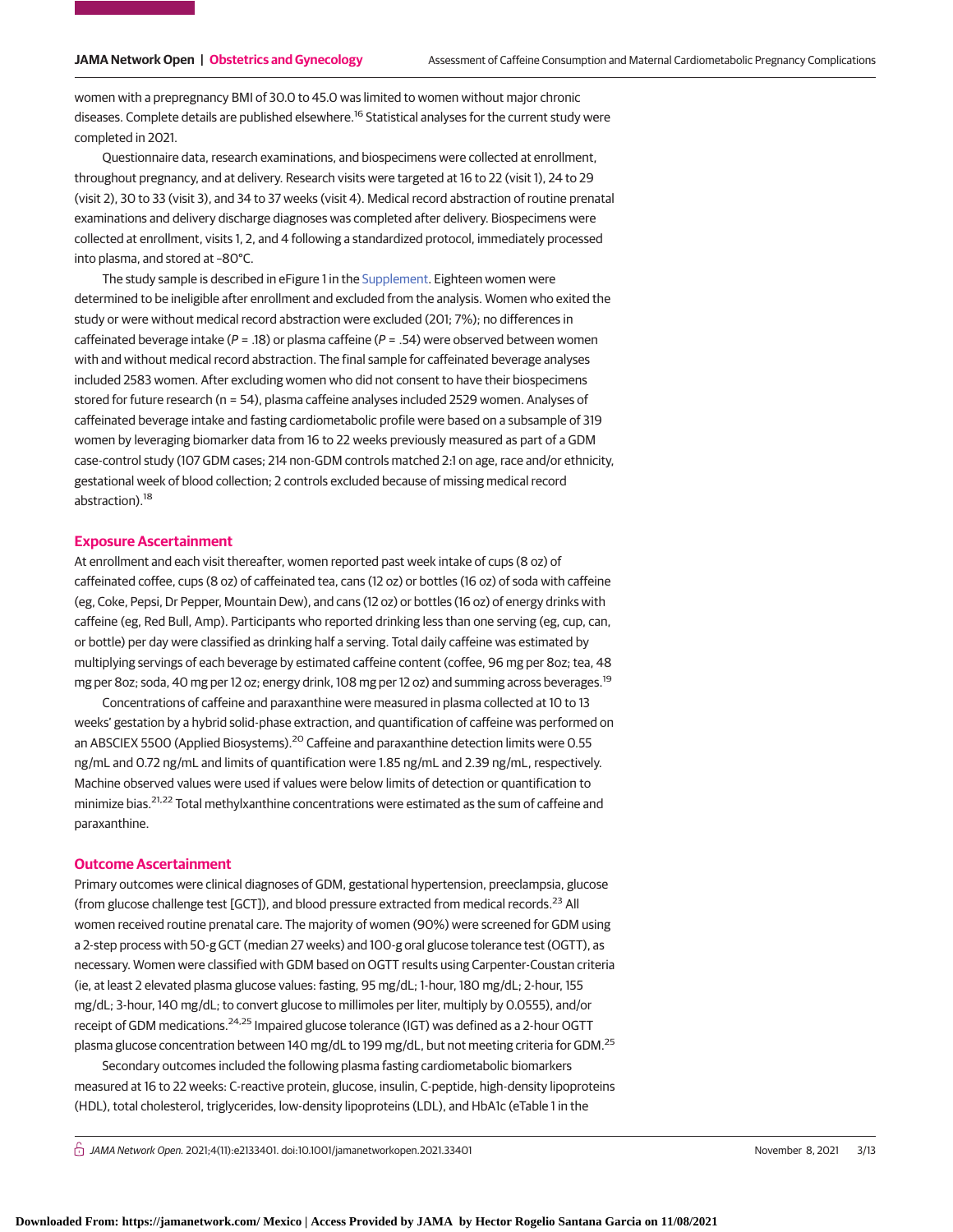[Supplement\)](https://jama.jamanetwork.com/article.aspx?doi=10.1001/jamanetworkopen.2021.33401&utm_campaign=articlePDF%26utm_medium=articlePDFlink%26utm_source=articlePDF%26utm_content=jamanetworkopen.2021.33401). Homeostatic model assessment for insulin resistance (HOMA-IR) was calculated as: Insulin[mg/dL]×Glucose[mg/dL])/405.<sup>26,27</sup>

### **Covariates**

Accurate gestational dating by last menstrual period was confirmed by ultrasonography at enrollment. At enrollment, women self-reported their medical history and sociodemographics. Prepregnancy BMI was calculated from the measured enrollment height and self-reported prepregnancy weight. A family history of diabetes was classified if a woman's parents or siblings had diabetes. Moderate and vigorous physical activity (metabolic hr/wk) was estimated at enrollment (ie, prior year activity) and at each visit thereafter (ie, activity since prior visit).28 Past month perceived stress was estimated at enrollment and each visit using the Perceived Stress Scale.<sup>29</sup> Habitual dietary intake over past 3 months (ie, periconception and first trimester) was assessed at enrollment using a food frequency questionnaire.<sup>30</sup> Dietary quality was assessed using the Healthy Eating Index (HEI)-2010 total score.<sup>31</sup> Plasma cotinine was measured using ultraperformance liquid chromatography coupled with electrospray triple-quadrupole tandem mass spectrometry.

# **Statistical Analysis**

Caffeinated beverage intake was assessed as categories (ie, 0, 1-100, 101-200, more than 200 mg/d) and per 50 mg/d. Plasma caffeine, paraxanthine, and their sum were assessed as quartiles and per 100 μg/L. Participant characteristics were compared by caffeinated beverage intake at enrollment using analysis of variance or  $\chi^2$  tests as applicable.

Prospective associations between caffeine and GDM risk were estimated using Poisson regression with robust error variance<sup>32</sup>; associations with continuous glucose were estimated using linear regression. For gestational hypertension and preeclampsia, multilevel outcomes necessitated that associations were estimated using multinomial logistic regression. Because gestational hypertension and preeclampsia were relatively rare (ie, less than 4%), odds ratios should approximate risk ratios.<sup>33</sup> Only caffeinated beverage intake reported at 10 to 13 weeks and 16 to 22 weeks were used to ensure that analyses were prospective and exposures were measured before a diagnosis of GDM, gestational hypertension, or preeclampsia. Caffeine and paraxanthine were summed as an indicator of total consumption and examined individually to assess for differences in associations by the metabolites themselves.<sup>34</sup>

A linear trend test across quartiles of plasma caffeine and paraxanthine was performed using the median value within each quartile estimated as a continuous exposure. Covariates for primary models were selected a priori to include age, prepregnancy BMI, race and/or ethnicity, parity, marital status, and education. Sensitivity analyses additionally adjusted for any of the following covariates if they were significantly associated with exposure or outcome in bivariate analyses: employment, family history of diabetes, severe nausea or hyperemesis, prepregnancy alcohol intake, stress, sleep, moderate and vigorous physical activity, cotinine, total energy intake, and HEI-2010 total score. The majority of women in the study did not smoke; sensitivity analyses excluded women who reported smoking 6 months before enrollment (n = 17). To increase power, sensitivity analyses combined IGT and GDM. Missing exposure, covariate, and GCT glucose data were multiply imputed with 20 replicates.<sup>35</sup>

Blood pressure trajectories across gestation were estimated by caffeine exposures at 10 to 13 weeks using linear mixed-effects models with cubic splines. Three-knot points (ie, 25th, 50th, 75th percentiles) were chosen at gestational weeks 17, 28, and 35 that evenly split the distributions. P values for exposures were estimated using a likelihood ratio test. Blood pressure across gestation was plotted for each exposure at the mean sample covariate distribution; covariates included age, prepregnancy BMI, race and/or ethnicity, parity, marital status, and education.

Prospective associations between caffeine intake and fasting cardiometabolic biomarkers were assessed at 16 to 22 weeks. All outcomes were log-transformed. Associations were estimated using linear regression with results presented as percent change in outcome. Because biomarker data was

 $\bigcap$  JAMA Network Open. 2021;4(11):e2133401. doi:10.1001/jamanetworkopen.2021.33401 (Reprinted) November 8, 2021 4/13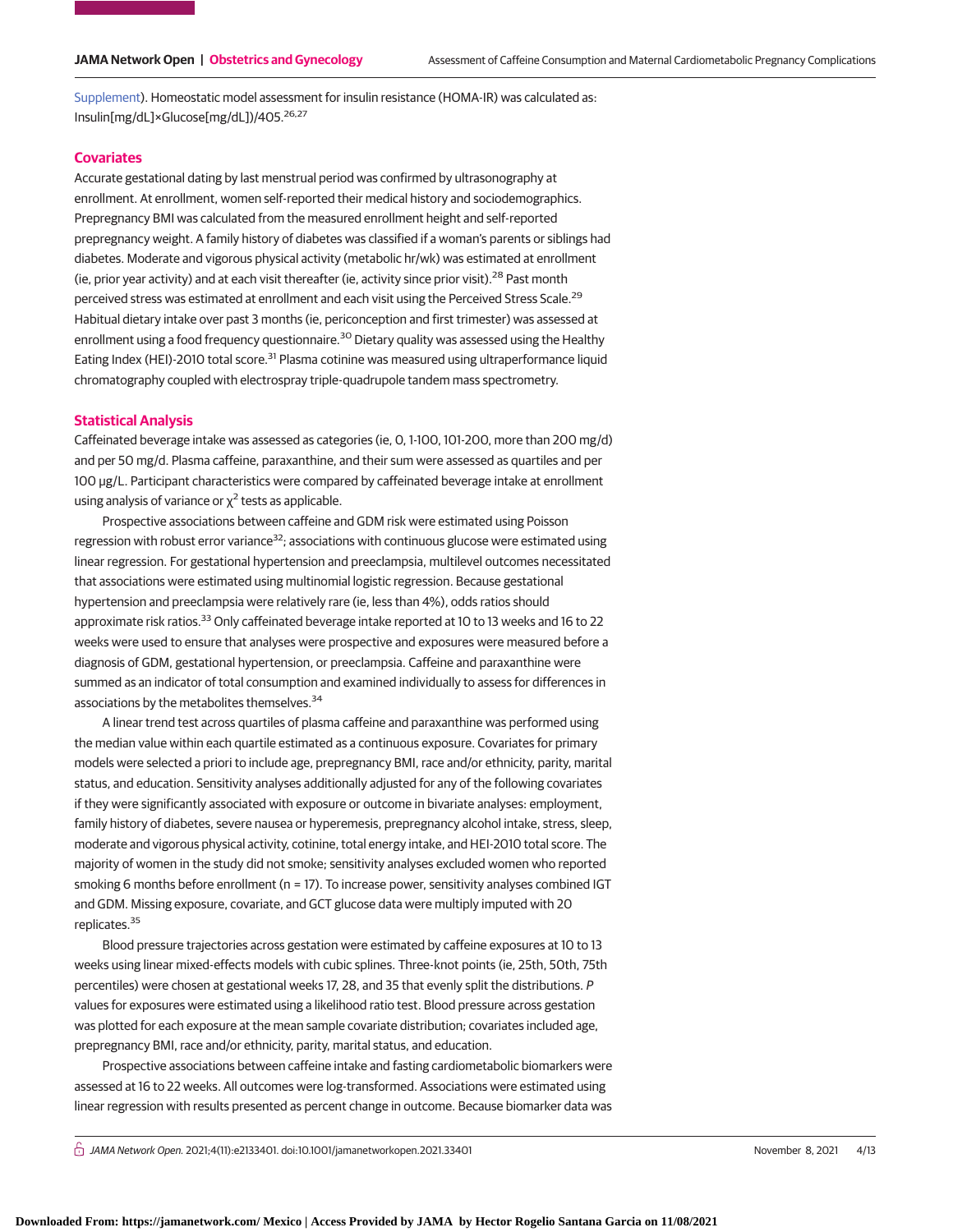leveraged from a prior GDM case-control study, analyses were weighted using inverse probability weights to represent the full cohort, and standard errors were estimated using robust error variance. Models included all matching factors for the original case-control study (ie, age, race and/or ethnicity, gestational week at blood collection).<sup>36,37</sup> Additional covariates included prepregnancy BMI, parity, marital status, and education. Missing exposure, covariate, and biomarker data (because of sample volume) were multiply imputed with 20 replicates.<sup>35</sup> Analyses were 2-sided with a level of significance of  $P <$  .05. All analyses were performed using SAS version 9.4 (SAS Institute) from October 2020 to August 2021.

# **Results**

Participants had a mean (SD) age of 28.1 (5.5) years and 422 participants (16.3%) were Asian/Pacific Islander women, 741 (28.9%) were Hispanic women, 717 (27.8%) were non-Hispanic Black women, and 703 (27.2%) were non-Hispanic White women. Of participants between 10 to 13 gestational weeks at enrollment, 1510 women (58.5%) reported consuming any caffeinated beverages in the past week (soda: 833 [58.5%]; coffee: 613 [40.6%]; tea: 485 [32.1%]; energy drinks: 8 [0.5%]). Race and/or ethnicity, parity, education, marital status, alcohol, stress, cotinine, and HEI-2010 total score differed across caffeine intake (**Table 1**). At 16 to 22 gestational weeks, 1940 women (76.4%) reported consuming any caffeinated beverages in the past week, 1789 (71.9%) at 24 to 29 weeks, 1710 (69.8%) at 30 to 33 weeks, and 1593 (69.6%) at 34 to 37 weeks. Median (IQR) concentration of plasma caffeine was 169.1 ng/mL (29.5-651.1 ng/mL), and the median (IQR) concentration of paraxanthine was and 74.4 ng/mL (15.2-235.8 ng/mL). Participant characteristics by total plasma caffeine and paraxanthine are shown in eTable 2 in the [Supplement.](https://jama.jamanetwork.com/article.aspx?doi=10.1001/jamanetworkopen.2021.33401&utm_campaign=articlePDF%26utm_medium=articlePDFlink%26utm_source=articlePDF%26utm_content=jamanetworkopen.2021.33401) The Spearman correlation between past-week self-reported total caffeinated beverage intake and plasma caffeine and paraxanthine was 0.47 and 0.48, respectively.

At 10 to 13 weeks, 1073 women (41.5%) reported consuming no caffeinated beverages, 1317 (51.0%) reported consuming 1 mg/d to 100 mg/d, 173 (6.7%) reported consuming 101 mg/d to 200 mg/d, and 20 (0.8%) reported consuming more than 200 mg/d. Caffeinated beverage intake at 10 to 13 gestational weeks was not related to GDM risk (**Table 2**). At 16 to 22 weeks, 599 women (23.6%) reported consuming no caffeinated beverages, 1734 (68.3%) reported consuming 1 mg/d to 100 mg/d, 186 (7.3%) reported consuming 101 mg/d to 200 mg/d, and 20 (0.8%) reported consuming more than 200 mg/d caffeinated beverages. Caffeinated beverage intake of 1 mg/d to 100 mg/d at 16 to 22 weeks was associated with a 47% reduction in GDM risk compared with no intake (relative risk [RR], 0.53 [95% CI, 0.35 to 0.80]); estimate for 101 mg/d to 200 mg/d were similar in magnitude but imprecise (RR, 0.54 [95%CI, 0.24 to 1.18]). Caffeinated beverage intakes of 1 mg/d to 100 mg/d and 101 mg/d to 200 mg/d were associated with lower risk of combined outcome of GDM or IGT (eTable 3 in the [Supplement\)](https://jama.jamanetwork.com/article.aspx?doi=10.1001/jamanetworkopen.2021.33401&utm_campaign=articlePDF%26utm_medium=articlePDFlink%26utm_source=articlePDF%26utm_content=jamanetworkopen.2021.33401). Intake of 1 mg/d to 100 mg/d at 16 to 22 weeks was associated with lower glucose concentrations by –2.7 mg/dL (95% CI, –5.4 mg/dL to 0 mg/dL) (Table 2). Associations were consistent in magnitude across sensitivity analyses (eTable 4 in the [Supplement\)](https://jama.jamanetwork.com/article.aspx?doi=10.1001/jamanetworkopen.2021.33401&utm_campaign=articlePDF%26utm_medium=articlePDFlink%26utm_source=articlePDF%26utm_content=jamanetworkopen.2021.33401).

Plasma caffeine and paraxanthine at 10 to 13 weeks were not associated with GDM (**Table 3**) nor GDM or IGT risk (eTable 5 in the [Supplement\)](https://jama.jamanetwork.com/article.aspx?doi=10.1001/jamanetworkopen.2021.33401&utm_campaign=articlePDF%26utm_medium=articlePDFlink%26utm_source=articlePDF%26utm_content=jamanetworkopen.2021.33401). Glucose concentrations were 3.8 mg/dL (–7.0 mg/dL to –0.5 mg/dL) lower among women with total caffeine and paraxanthine in the fourth vs first quartile (trend for  $P = .01$ ) (Table 3). Associations were consistent across sensitivity analyses (eTable 6 in the [Supplement\)](https://jama.jamanetwork.com/article.aspx?doi=10.1001/jamanetworkopen.2021.33401&utm_campaign=articlePDF%26utm_medium=articlePDFlink%26utm_source=articlePDF%26utm_content=jamanetworkopen.2021.33401).

Neither caffeinated beverage intake (**Table 4**) nor plasma caffeine or paraxanthine were associated with gestational hypertension (83 [3.1%]) or preeclampsia (99 [3.8%]) (eTable 7 to eTable8 in the [Supplement\)](https://jama.jamanetwork.com/article.aspx?doi=10.1001/jamanetworkopen.2021.33401&utm_campaign=articlePDF%26utm_medium=articlePDFlink%26utm_source=articlePDF%26utm_content=jamanetworkopen.2021.33401). No significant differences in blood pressure across gestation were observed for beverage intake or plasma caffeine and paraxanthine (eFigure 2 in the [Supplement\)](https://jama.jamanetwork.com/article.aspx?doi=10.1001/jamanetworkopen.2021.33401&utm_campaign=articlePDF%26utm_medium=articlePDFlink%26utm_source=articlePDF%26utm_content=jamanetworkopen.2021.33401). Caffeinated beverage intake at 16 to 22 weeks was associated with some improvements in fasting cardiometabolic profile (**Table 5**).

 $\bigcap$  JAMA Network Open. 2021;4(11):e2133401. doi:10.1001/jamanetworkopen.2021.33401 (Reprinted) November 8, 2021 5/13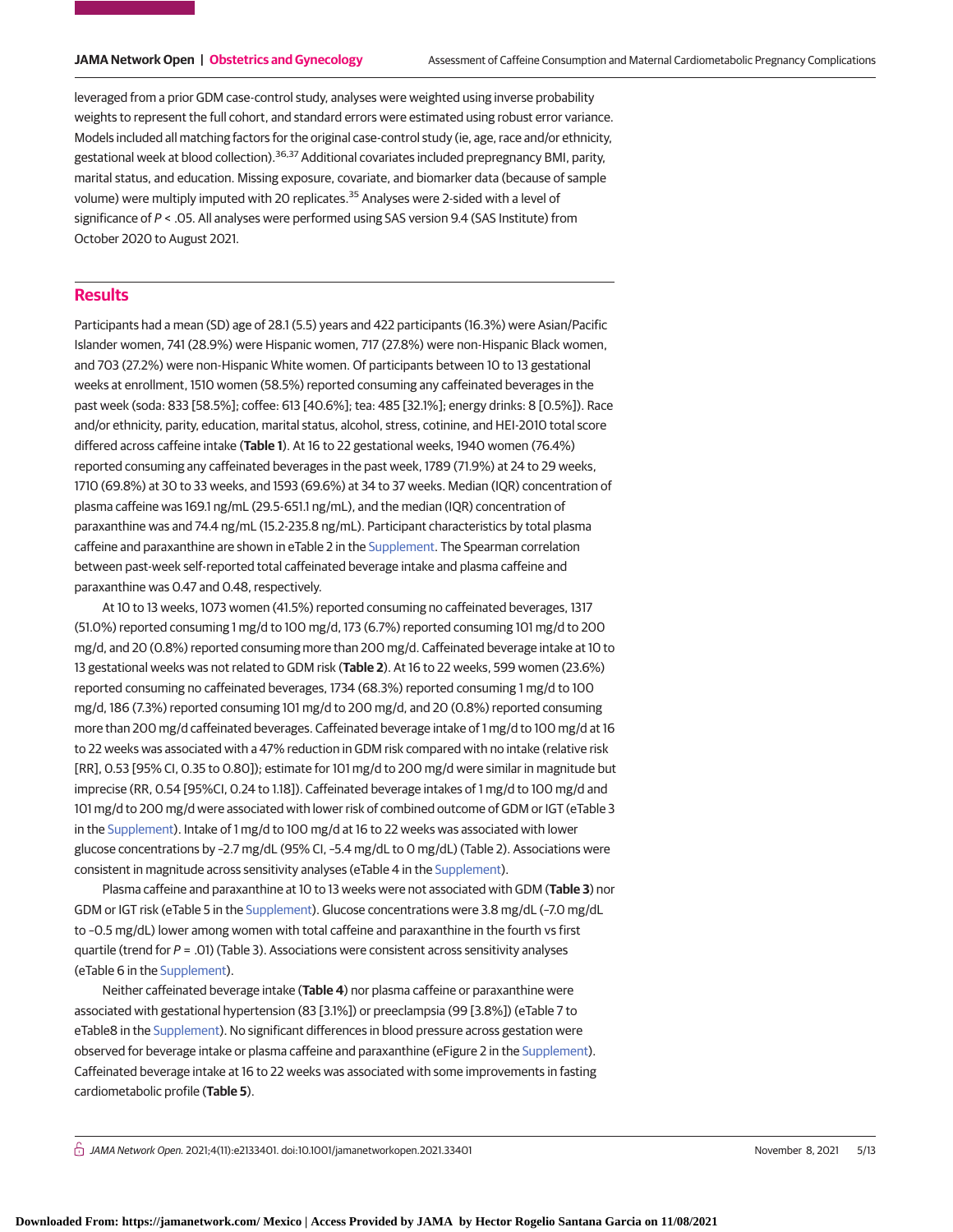# **Discussion**

In this prospective cohort study, pregnant women who consumed low and moderate levels of caffeinated beverages early in the second trimester within current ACOG guidelines of less than 200 mg/d was associated with lower risk for GDM and lower glucose levels at GDM screening, compared with women who did not drink caffeinated beverages. These observations were substantiated by findings that second trimester caffeinated beverage intake was associated with lower CRP and C-peptide concentrations and more favorable lipid profiles. Additionally, increasing first trimester plasma caffeine and paraxanthine concentrations were associated with lower glucose concentrations at GDM screening. However, caffeine was not associated with gestational hypertension or preeclampsia risk nor blood pressure levels across pregnancy. These findings address critical data gaps on the health implications of caffeine consumption in pregnancy for maternal health.

# Table 1. Characteristics of Study Participants According to Caffeinated Beverage Intake Reported at 10 to 13 Weeks, NICHD Fetal Growth Studies–Singleton Cohort (N = 2583)

|                                                                                | Participants, No. (%)                       |                   |                    |                       |                    |                      |  |  |  |
|--------------------------------------------------------------------------------|---------------------------------------------|-------------------|--------------------|-----------------------|--------------------|----------------------|--|--|--|
|                                                                                | Past week caffeinated beverage intake, mg/d |                   |                    |                       |                    |                      |  |  |  |
| Characteristics <sup>a</sup>                                                   | Overall (n = 2583)                          | $0(n = 1073)$     | $1-100$ (n = 1317) | 101-200 ( $n = 173$ ) | $>200 (n = 20)$    | P value <sup>b</sup> |  |  |  |
| Age, mean (SD), y                                                              | 28.1(5.5)                                   | 28(5.4)           | 28.3(5.5)          | 28(5.7)               | 25.6(4.8)          | .08                  |  |  |  |
| Race/ethnicity                                                                 |                                             |                   |                    |                       |                    |                      |  |  |  |
| Asian/Pacific Islander                                                         | 422 (16.3)                                  | 184 (17.2)        | 224(17.4)          | 13(7.5)               | 1(5.0)             | .002                 |  |  |  |
| Hispanic                                                                       | 741 (28.9)                                  | 299 (27.9)        | 375 (26.4)         | 62(35.8)              | 5(25.0)            |                      |  |  |  |
| Non-Hispanic Black                                                             | 717 (27.8)                                  | 323 (30.1)        | 339 (27.6)         | 45 (26.0)             | 10(50.0)           |                      |  |  |  |
| Non-Hispanic White                                                             | 703 (27.2)                                  | 267(24.9)         | 379 (28.7)         | 53 (30.6)             | 4(20.0)            |                      |  |  |  |
| Prepregnancy BMI, mean (SD)                                                    | 25.4(5.1)                                   | 25.3(5.0)         | 25.4(5.2)          | 26.1(5.6)             | 25.4(4.8)          | .22                  |  |  |  |
| Nulliparous, No.                                                               | 1208 (46.8)                                 | 548 (51.1)        | 588 (44.7)         | 65 (37.6)             | 7(35.0)            | < .001               |  |  |  |
| Education                                                                      |                                             |                   |                    |                       |                    |                      |  |  |  |
| High school or less                                                            | 770 (29.8)                                  | 305 (28.4)        | 390 (29.6)         | 63 (36.4)             | 12(60.0)           | .002                 |  |  |  |
| Some college or associate degree                                               | 777(30.1)                                   | 346 (32.3)        | 371 (28.2)         | 55 (31.8)             | 5(25.0)            |                      |  |  |  |
| 4-y college degree or higher                                                   | 1036 (40.1)                                 | 422 (39.3)        | 556 (42.2)         | 55 (31.8)             | 3(15.0)            |                      |  |  |  |
| Married                                                                        | 1920 (74.4)                                 | 789 (73.6)        | 1005 (76.4)        | 121 (69.9)            | 5(25.0)            | < .001               |  |  |  |
| Full-time job or student                                                       | 1825 (70.7)                                 | 769 (71.7)        | 916(69.6)          | 125(72.3)             | 15(75.0)           | .62                  |  |  |  |
| Family history of diabetes                                                     | 537(21.5)                                   | 231 (22.2)        | 267(21.0)          | 37 (21.6)             | 2(10.0)            | .56                  |  |  |  |
| Severe vomiting or hyperemesis, first<br>trimester                             | 126(4.9)                                    | 56 (5.2)          | 61(4.6)            | 6(3.5)                | 3(15.0)            | .13                  |  |  |  |
| Alcohol intake prior to pregnancy,<br>median (IQR), No. of drinks per day      | $0(0-4.3)$                                  | $0(0-0.1)$        | $0.1(0-4.3)$       | $0(0-4.3)$            | $0.1(0-4.3)$       | < .001               |  |  |  |
| Moderate and vigorous physical activity.<br>past year, median (IQR), MET hr/wk | 96.3 (51.4 169.7)                           | 96.7 (49.9-167.9) | 94.4 (52.9-169.2)  | 105.2 (52-181.8)      | 116.9 (75.6-207.8) | .57                  |  |  |  |
| Perceived stress scale score, mean (SD)                                        | 11.5(6.3)                                   | 11.2(6.1)         | 11.6(6.3)          | 12.9(6.4)             | 14.0(6.7)          | .002                 |  |  |  |
| Sleep, mean (SD), h                                                            | 8.2(1.5)                                    | 8.1(1.5)          | 8.2(1.5)           | 8.0(1.5)              | 8.5(1.7)           | .21                  |  |  |  |
| Cotinine, median (IQR), ng/mL                                                  | $0(0-0.1)$                                  | $0(0-0.1)$        | $0(0-0.1)$         | $0(0-0.2)$            | $0(0-0.9)$         | .011                 |  |  |  |
| Total energy, past 3 months,<br>median (IQR), kcal/d                           | 1897 (1434-2614)                            | 1926 (1410-2614)  | 1867 (1451-2595)   | 2046 (1523-2981)      | 1709 (1186-1849)   | .39                  |  |  |  |
| Healthy Eating Index-2010 total score,<br>mean (SD)                            | 65.0(10.3)                                  | 66.2(10.2)        | 64.5(10.2)         | 61.6(9.9)             | 56.3(9.3)          | < .001               |  |  |  |
| Caffeinated soda, median (IQR), mg/d                                           | $0(0-20.0)$                                 | 0(0)              | $20.0(0-20.0)$     | 20.0 (20.0-80.0)      | $30.0(0-120.0)$    | < .001               |  |  |  |
| Caffeinated coffee, median (IQR), mg/d                                         | 0(0)                                        | 0(0)              | $0(0-48.0)$        | $96.0(0-96.0)$        | $96.0(0-144.0)$    | < .001               |  |  |  |
| Caffeinated tea, mg/d                                                          | 0(0)                                        | 0(0)              | $0(0-24.0)$        | $0(0-24.0)$           | $0(0-144.0)$       | < .001               |  |  |  |
| Caffeinated energy drink, median (IQR),<br>mg/d                                | 0(0)                                        | 0(0)              | 0(0)               | 0(0)                  | 0(0)               | < .001               |  |  |  |

Abbreviations: BMI, body mass index calculated as weight in kilograms divided by height in meters squared; MET, metabolic equivalent of task; NICHD, National Institute of Child Health and Human Development.

n = 23; sleep, n = 3; cotinine, n = 152; total energy, n = 1026; Healthy Eating Index– 2010 total score, n = 1026.

<sup>b</sup> Differences in continuous covariates was assessed using a 1-way analysis of variance for normally distributed continuous variables, the Kruskal-Wallis test for nonparametric continuous variables, and  $\chi^2$  test for categorical variables.

SI conversion factor: To convert cotinine to nmol/L, multiply by 5.675.

<sup>a</sup> Missing covariates: prepregnancy BMI,  $n = 19$ ; employment,  $n = 1$ ; marital status,  $n = 2$ ; family history of diabetes,  $n = 82$ ; alcohol intake,  $n = 1$ ; physical activity,  $n = 6$ ; stress,

 $\bigcap$  JAMA Network Open. 2021;4(11):e2133401. doi:10.1001/jamanetworkopen.2021.33401 (Reprinted) November 8, 2021 6/13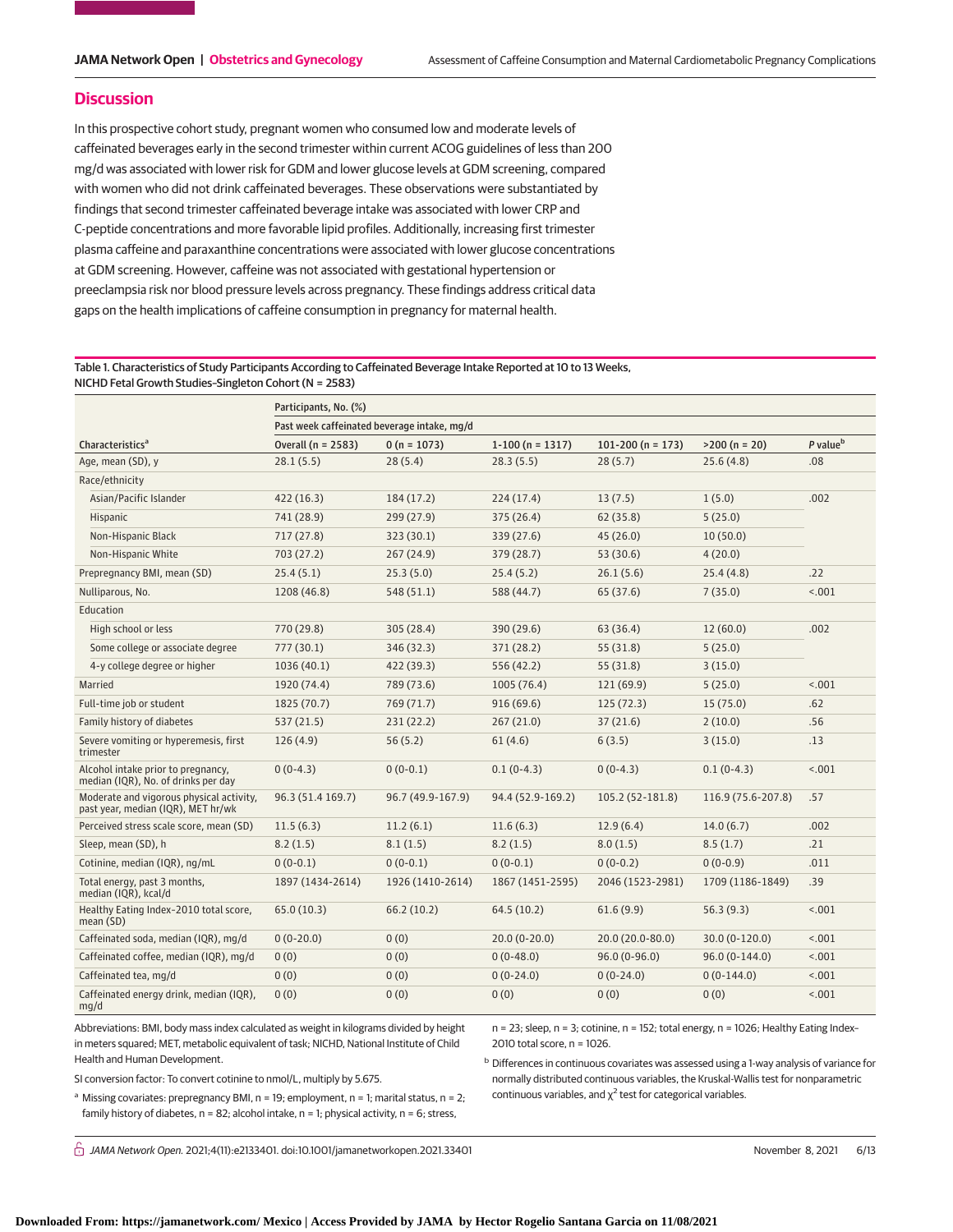Prior US and Danish cohort studies<sup>12,13</sup> reported nonsignificant inverse associations between self-reported caffeinated coffee before and during the first trimester of pregnancy<sup>12</sup> or the first trimester coffee and tea intake<sup>13</sup> with GDM risk. The current study uniquely included second trimester measures and continuous measures of glucose and cardiometabolic markers. No significant association was observed with first trimester self-reported intake, but estimates for caffeinated beverage intake of less than 200 mg/d were consistent in magnitude, although imprecise. First trimester plasma caffeine and paraxanthine were associated with lower glucose levels on the GCT, but not GDM risk, although estimates were in a similar direction. This imprecision could be due to only a single observation in time or variations in caffeine metabolism, $34$  or it could be that associations are also driven by other beverage components besides caffeine. Coffee and tea contain

Table 2. Self-reported Caffeine Intake and Associations With Gestational Diabetes Risk and Continuous Glucose From the Glucose Challenge Test (N = 2583)

| Past week caffeinated beverage intake, mg/d |                                                               |                           |                           |                         |                                                             |               |                            |                            |                             |                            |
|---------------------------------------------|---------------------------------------------------------------|---------------------------|---------------------------|-------------------------|-------------------------------------------------------------|---------------|----------------------------|----------------------------|-----------------------------|----------------------------|
|                                             | Relative risk for gestational diabetes, (95% CI) <sup>a</sup> |                           |                           |                         | Glucose challenge test results, mg/dL (95% CI) <sup>b</sup> |               |                            |                            |                             |                            |
| <b>Characteristics</b>                      | $\bf{0}$                                                      | $1 - 100$                 | 101-200                   | >200                    | <b>Per 50</b>                                               | $\mathbf{0}$  | $1 - 100$                  | 101-200                    | $>200$                      | <b>Per 50</b>              |
| $10-13$ wk                                  |                                                               |                           |                           |                         |                                                             |               |                            |                            |                             |                            |
| Unadjusted                                  | 1.00 [Reference]                                              | 0.78(0.53)<br>to $1.16$ ) | 1.03(0.50)<br>to $2.15$ ) | 1.16(0.17)<br>to 7.93)  | 1.01 (0.84)<br>to $1.21$ )                                  | 0 [Reference] | $-1.3(-3.7)$<br>to $1.1$ ) | $0.7(-4.1)$<br>to $5.5$ )  | $-1.2(-14.4$<br>to 11.9     | $0.0(-1.1)$<br>to $1.2$ )  |
| Adjusted <sup>c</sup>                       | 1.00 [Reference]                                              | 0.71(0.48)<br>to $1.05$ ) | 0.97(0.47)<br>to 1.99)    | 1.87 (0.23<br>to 14.89) | 0.98(0.78)<br>to $1.23$ )                                   | 0 [Reference] | $-1.8(-4.1)$<br>to $0.5$ ) | $0.2(-4.4)$<br>to $4.8$ )  | $1.1(-11.5$<br>to $13.7$ )  | $-0.2(-1.3)$<br>to $1.0$ ) |
| 16-22 wk                                    |                                                               |                           |                           |                         |                                                             |               |                            |                            |                             |                            |
| Unadjusted                                  | 1.00 [Reference]                                              | 0.57(0.38)<br>to 0.87)    | 0.67(0.30)<br>to $1.49$ ) | NA <sup>d</sup>         | 0.82(0.63)<br>to $1.07$ )                                   | 0 [Reference] | $-2.2(-5.0)$<br>to $0.6$ ) | $-3.0(-7.9)$<br>to $1.9$ ) | $-3.1(-15.9)$<br>to $9.6$ ) | $-0.6(-1.8)$<br>to $0.7$ ) |
| Adjusted <sup>c</sup>                       | 1.00 [Reference]                                              | 0.53(0.35)<br>to 0.80)    | 0.54(0.24)<br>to $1.18$ ) | NA <sup>d</sup>         | 0.75(0.57)<br>to 0.98)                                      | 0 [Reference] | $-2.7(-5.4)$<br>to $0.0$ ) | $-4.4(-9.1)$<br>to $0.3$ ) | $-1.4(-13.6)$<br>to 10.9)   | $-1.1(-2.3)$<br>to $0.1$ ) |

Abbreviations: GDM, gestational diabetes; NA, not applicable.

<sup>a</sup> Relative risks estimated using a log Poisson model with robust variance with covariates multiply imputed (M = 20).

<sup>c</sup> Models adjusted for age, prepregnancy BMI, race/ethnicity, education, marital status, and nulliparity.

<sup>d</sup> Women with caffeine intake more than 200 mg/d were excluded because of lack of model convergence due to a lack of GDM cases within this category.

b Continuous glucose challenge test results estimated using linear regression model with covariates and outcome multiply imputed (M = 20). To convert glucose to mmol/L, multiply by 0.0555.

Table 3. Plasma Caffeine Metabolites at 10-13 Weeks' Gestation and Associations With Gestational Diabetes Risk and Continuous Glucose Measured From the Glucose Challenge Test (N = 2529)

|                                                  | Relative risk for gestational diabetes (95% CI) <sup>a,b</sup> |                           |                            |                           |                | Glucose challenge test results, mg/dL (95% CI) <sup>a,c</sup> |                    |                            |                                 |                             |                |                             |
|--------------------------------------------------|----------------------------------------------------------------|---------------------------|----------------------------|---------------------------|----------------|---------------------------------------------------------------|--------------------|----------------------------|---------------------------------|-----------------------------|----------------|-----------------------------|
| $10-13$ wk                                       | Quartile 1                                                     | <b>Ouartile 2</b>         | Ouartile 3                 | <b>Ouartile 4</b>         | P for<br>trend | Per 100<br>uq/dL                                              | Ouartile 1         | Ouartile 2                 | Ouartile 3                      | <b>Ouartile 4</b>           | P for<br>trend | Per 100<br>ug/dL            |
| Caffeine <sup>d</sup>                            |                                                                |                           |                            |                           |                |                                                               |                    |                            |                                 |                             |                |                             |
| Unadjusted                                       | 1.00<br>[Reference]                                            | 0.83(0.45)<br>to $1.54$ ) | 0.99(0.56)<br>to $1.74$ )  | 0.92(0.52)<br>to $1.64$ ) | .95            | 0.99(0.97)<br>to $1.01$ )                                     | 0.0<br>[Reference] | $-1.6(-5.1)$<br>to $1.9$   | $-0.2$ ( $-3.6$ )<br>to $3.3$ ) | $-2.5(-5.9)$<br>to $0.9$ )  | .16            | $-0.1(-0.2)$<br>to $0.0$ )  |
| Adjusted                                         | 1.00<br>[Reference]                                            | 0.88(0.48)<br>to $1.62$ ) | 0.95(0.55)<br>to $1.65$ )  | 0.83(0.45)<br>to $1.51$ ) | .61            | 0.98 (0.96<br>to $1.01$ )                                     | 0.0<br>[Reference] | $-1.4(-4.7)$<br>to $2.0$ ) | $-0.4(-3.7)$<br>to $3.0$        | $-3.7(-7.1)$<br>to $-0.4$ ) | .02            | $-0.1(-0.2)$<br>to $0.0$ )  |
| Paraxanthine <sup>e</sup>                        |                                                                |                           |                            |                           |                |                                                               |                    |                            |                                 |                             |                |                             |
| Unadjusted                                       | 1.00<br>[Reference]                                            | 0.91(0.50)<br>to $1.64$ ) | 1.15 (0.65)<br>to $2.01$ ) | 1.05 (0.58)<br>to 1.89)   | .74            | 1.00 (0.96<br>to $1.05$ )                                     | 0.0<br>[Reference] | $-1.5(-4.8)$<br>to $1.8$ ) | $1.0(-2.4)$<br>to $4.5$ )       | $-2.9(-6.4)$<br>to $0.5$ )  | .07            | $-0.3(-0.7)$<br>to $0.0$ )  |
| Adjusted                                         | 1.00<br>[Reference]                                            | 0.93(0.53)<br>to $1.66$ ) | 1.11 (0.64)<br>to $1.93$   | 0.89(0.49)<br>to $1.64$ ) | .77            | 0.98(0.93)<br>to $1.03$ )                                     | 0.0<br>[Reference] | $-1.1(-4.3)$<br>to $2.1$ ) | $1.0(-2.4)$<br>to $4.3$ )       | $-4.3(-7.6)$<br>to $-1.0$ ) | .004           | $-0.6(-0.9)$<br>to $-0.2$ ) |
| Total caffeine plus<br>paraxanthine <sup>f</sup> |                                                                |                           |                            |                           |                |                                                               |                    |                            |                                 |                             |                |                             |
| Unadjusted                                       | 1.00<br>[Reference]                                            | 0.93(0.53)<br>to $1.65$ ) | 1.02 (0.57<br>to 1.82)     | 1.01(0.57)<br>to $1.76$ ) | .90            | 0.99(0.98)<br>to $1.01$ )                                     | 0.0<br>[Reference] | $-0.9(-4.3)$<br>to $2.4$ ) | $-0.5(-4.0)$<br>to $3.0$ )      | $-2.4(-5.7)$<br>to $1.0$ )  | .15            | $-0.1(-0.2)$<br>to $0.0$ )  |
| Adjusted                                         | 1.00<br>[Reference]                                            | 0.94(0.53)<br>to $1.66$ ) | 1.01 (0.57<br>to 1.78)     | 0.87(0.48)<br>to $1.56$ ) | .66            | 0.99(0.97)<br>to $1.01$ )                                     | 0.0<br>[Reference] | $-0.8(-4.0)$<br>to $2.5$ ) | $-0.4(-3.8)$<br>to $3.0$ )      | $-3.8(-7.0)$<br>to $-0.5$ ) | .01            | $-0.1(-0.2)$<br>to $0.0$ )  |

<sup>a</sup> Models adjusted for age, prepregnancy BMI, race/ethnicity, education, marital status, and nulliparity.

<sup>d</sup> The range for plasma caffeine in each quartile was: −2.4 μg/dL to 29.4 μg/dL; 29.5 μg/dL to 160.7 μg/dL; 160.9 μg/dL to 645.8 μg/dL; 646.8 μg/dL to 12489.7 μg/dL.

<sup>b</sup> Relative risks estimated using a log Poisson model with robust variance with missing exposure and covariates multiply imputed (M = 20).

<sup>e</sup> The range for plasma paraxanthine in each quartile was: −2.6 μg/dL to 15.6 μg/dL; 15.7 μg/dL to 73.6 μg/dL; 73.6 μg/dL to 234.4 μg/dL; 234.4 μg/dL to 6145.2 μg/dL.

<sup>c</sup> Continuous glucose challenge test results estimated using linear regression model with exposure, covariates, and outcome multiply imputed (M = 20). To convert glucose to mmol/L, multiply by 0.0555.

<sup>f</sup> The range for total plasma caffeine and paraxanthine in each quartile was: −5.0 μg/dL to 48.7 μg/dL; 48.8 μg/dL to 243.0 μg/dL; 243.3 μg/dL to 903.6 μg/dL; 905.7 μg/dL to 13 269.8 μg/dL.

 $\stackrel{\frown}{\Pi}$  JAMA Network Open. 2021;4(11):e2133401. doi:10.1001/jamanetworkopen.2021.33401 (Reprinted) November 8, 2021 7/13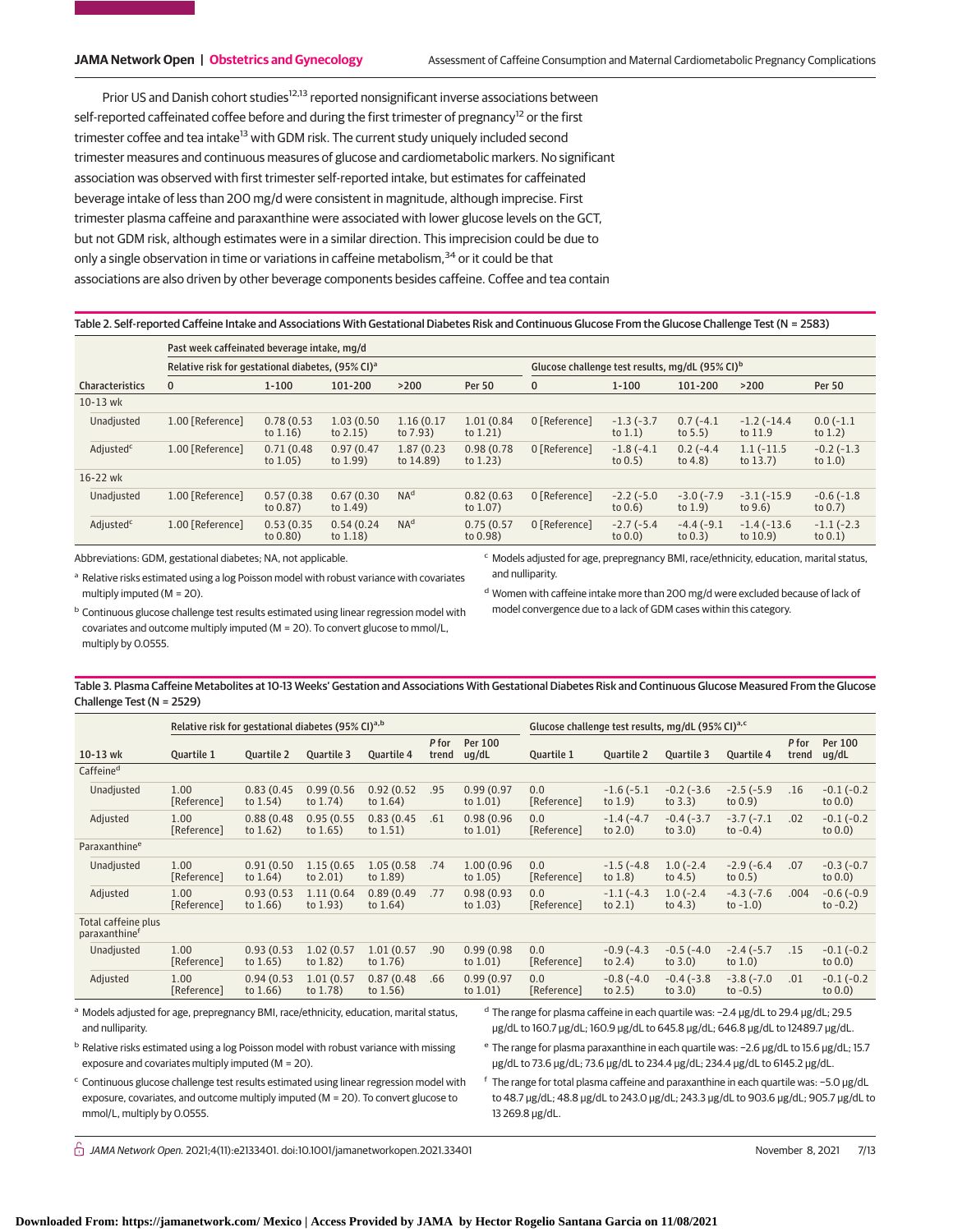phytochemicals that may affect inflammation and insulin resistance.<sup>38</sup> Nevertheless, caffeine in itself has been associated with improved energy balance<sup>39</sup> and decreased fat mass,<sup>8</sup> which could play a role in the biological mechanism for the observed associations. Findings with reduced GDM risk are supported by improvements in fasting cardiometabolic profile. Additional research is needed to understand underlying molecular mechanisms for these findings and identify relevant components.

Neither low or moderate caffeinated beverage intake or plasma caffeine and paraxanthine were associated with risk for preeclampsia, gestational hypertension, or blood pressure across pregnancy. Very few women consumed high levels of caffeine, and thus it is difficult to make inferences about risk across the spectrum of potential intake. Null findings between caffeine and preeclampsia are somewhat surprising given that better lipid profiles were observed among women who drank caffeinated beverages in the second trimester and dyslipidemia has been associated with preeclampsia risk<sup>40</sup> and could be due to a lack of statistical power. Prior studies on caffeine or coffee intake in pregnancy and gestational hypertension and preeclampsia risk have been inconsistent. One small study reported no association between second trimester paraxanthine and preecalmpsia.<sup>15</sup> Another study found that mean intake across pregnancy of self-reported caffeinated coffee and tea was not associated with gestational hypertension or preeclampsia risk, although there was an inverse association between intakes of 180 mg/d to 351 mg/d and preeclampsia, which was reported as unexpected and needing replication.<sup>14</sup> The latter study also observed a positive association between third trimester caffeine intake of 360 mg/d to 531 mg/d and systolic blood pressure.<sup>14</sup> Further research about caffeine and gestational hypertension or preeclampsia risk in large cohorts are needed.

Currently ACOG recommends that pregnant women do not consume more than 200 mg/d of caffeine.<sup>3</sup> This recommendation was based on findings that no associations for miscarriage, preterm delivery, or intrauterine growth restriction were observed at levels less than 200 mg/d, but that associations, although inconsistent, were observed between higher caffeine, miscarriage, and growth restriction. While this study could not make a determination for risks associated with caffeine consumption above current recommendations, findings of a lower GDM risk with low and moderate second trimester caffeine consumption do not conflict with current recommendations. Nevertheless, these findings are based on observational data, and therefore, residual confounding cannot be completely ruled out even though major known confounders were adjusted for in this study. Notably, recent systematic reviews<sup>41,42</sup> concluded that there was no safe level of caffeine intake in pregnancy based on impacts on offspring outcomes. Similarly, we previously found that

| Table 4. Self-reported Caffeinated Beverage Intake and Associations With Gestational Hypertension and Preeclampsia (N = 2583) |  |
|-------------------------------------------------------------------------------------------------------------------------------|--|
|                                                                                                                               |  |

| Past week caffeinated beverage intake, mg/d |                                                               |                         |                         |                          |                                                   |                  |                         |                         |                          |                         |
|---------------------------------------------|---------------------------------------------------------------|-------------------------|-------------------------|--------------------------|---------------------------------------------------|------------------|-------------------------|-------------------------|--------------------------|-------------------------|
|                                             | Odds ratio for gestational hypertension (95% CI) <sup>a</sup> |                         |                         |                          | Odds ratio for preeclampsia (95% CI) <sup>a</sup> |                  |                         |                         |                          |                         |
| <b>Characteristics</b>                      | $\bf{0}$                                                      | $1 - 100$               | 101-200                 | >200                     | <b>Per 50</b>                                     | $\mathbf{0}$     | $1 - 100$               | 101-200                 | >200                     | <b>Per 50</b>           |
| 10-13 wk                                    |                                                               |                         |                         |                          |                                                   |                  |                         |                         |                          |                         |
| Unadjusted                                  | 1.00 [Reference]                                              | 0.91<br>$(0.57 - 1.45)$ | 1.06<br>$(0.44 - 2.56)$ | 1.60<br>$(0.21 - 12.38)$ | 0.99<br>$(0.79 - 1.25)$                           | 1.00 [Reference] | 1.08<br>$(0.70 - 1.67)$ | 0.84<br>$(0.32 - 2.16)$ | NA <sup>b</sup>          | 0.94<br>$(0.75 - 1.19)$ |
| Adjusted <sup>c</sup>                       | 1.00 [Reference]                                              | 0.96<br>$(0.59 - 1.55)$ | 0.97<br>$(0.39 - 2.42)$ | 1.41<br>$(0.17 - 11.70)$ | 1.00<br>$(0.79 - 1.28)$                           | 1.00 [Reference] | 1.22<br>$(0.78 - 1.91)$ | 0.82<br>$(0.31 - 2.15)$ | NA <sup>b</sup>          | 0.97<br>$(0.77 - 1.23)$ |
| $16 - 22$ wk                                |                                                               |                         |                         |                          |                                                   |                  |                         |                         |                          |                         |
| Unadjusted                                  | 1.00 [Reference]                                              | 1.01<br>$(0.59 - 1.72)$ | 1.05<br>$(0.41 - 2.67)$ | NA <sup>b</sup>          | 0.88<br>$(0.67 - 1.15)$                           | 1.00 [Reference] | 0.86<br>$(0.52 - 1.40)$ | 1.11<br>$(0.49 - 2.53)$ | 2.56<br>$(0.56 - 11.68)$ | 1.09<br>$(0.89 - 1.34)$ |
| Adjusted <sup>c</sup>                       | 1.00 [Reference]                                              | 1.17<br>$(0.67 - 2.03)$ | 1.04<br>$(0.39 - 2.75)$ | NA <sup>b</sup>          | 0.90<br>$(0.69 - 1.18)$                           | 1.00 [Reference] | 0.99<br>$(0.59 - 1.64)$ | 1.23<br>$(0.52 - 2.89)$ | 2.74<br>$(0.56 - 13.30)$ | 1.15<br>$(0.94 - 1.42)$ |

Abbreviation: NA, not applicable.

<sup>a</sup> Odds ratios estimated using multinomial logistic regression models with exposures and covariates multiply imputed (M = 20).

b Women with caffeine intake more than 200 mg/d excluded due to lack of model convergence due to limited cases of preeclampsia or gestational hypertension within this category.

 $\stackrel{\frown}{\Pi}$  JAMA Network Open. 2021;4(11):e2133401. doi:10.1001/jamanetworkopen.2021.33401 (Reprinted) November 8, 2021 8/13

<sup>c</sup> Models adjusted for a priori covariates of age, prepregnancy BMI, race/ethnicity,

education, marital status, and nulliparity.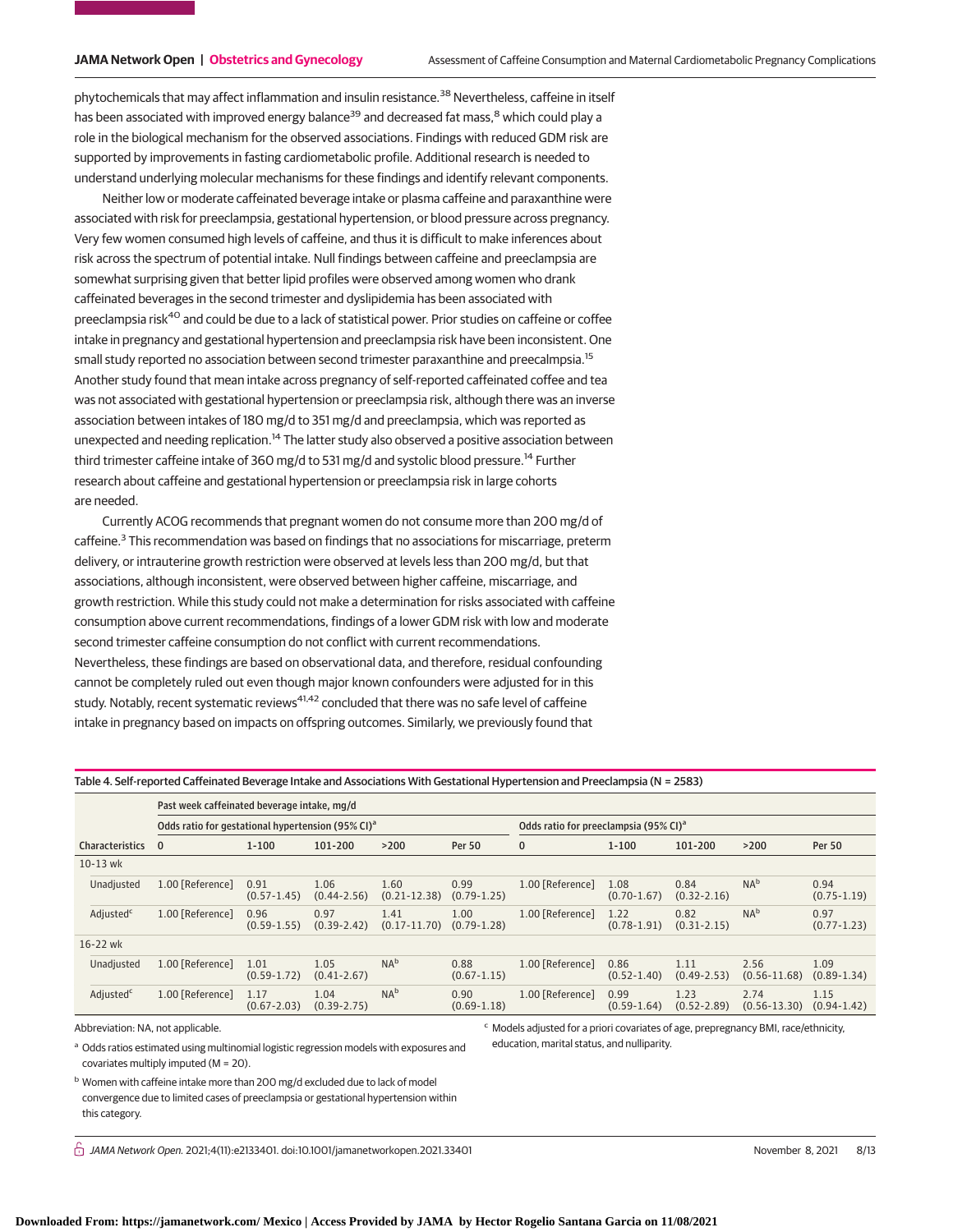caffeine consumption during pregnancy, even in amounts less than the recommended 200 mg per day, was associated with smaller neonatal anthropometric measurements.<sup>43</sup> Therefore, it would not be prudent for women do not drink caffeinated beverages to initiate consumption for the purpose of lowering GDM risk and improving glucose metabolism.

Strengths include prospective analysis based on a multicenter diverse cohort with comprehensive confounding factors and repeated assessments of caffeine intake. Availability of first trimester plasma caffeine and paraxanthine was also a strength as it avoids recall bias and also captures additional sources of caffeine such as decaffeinated coffee or chocolate. Additionally, associations with fasting cardiometabolic profiles were assessed to further understand etiology of findings.

# **Limitations**

The sample size was not large enough to separate analyses by beverage type and may have had limited power to detect associations due to small number of women with pregnancy complications. However, inclusion of continuous measures of glucose, blood pressure, and cardiometabolic markers addressed this limitation to some degree. Timing of diagnosis with gestational hypertension and preeclampsia was unknown, and therefore, whether caffeinated beverage intake later in pregnancy is associated with blood pressure, hypertension or preeclampsia risk requires future study. Also, the self-reported exposure represents caffeine from beverages only; notably only 2 women took medications containing caffeine.<sup>44</sup>

Table 5. Self-reported Past Week Caffeinated Beverage Intake at 16-22 Weeks and Fasting Cardiometabolic Biomarkers at 16-22 Weeks (N =  $319$ )<sup>a</sup>

| Cardiometabolic biomarkers          | Self-reported caffeinated beverage intake at 16-22, median (IQR) |                                  |                                 |                                 |  |  |  |  |  |
|-------------------------------------|------------------------------------------------------------------|----------------------------------|---------------------------------|---------------------------------|--|--|--|--|--|
| at 16-22 weeks <sup>b</sup>         | $0$ mg/d                                                         | $1-100$ mg/d                     | 101-200 mg/d                    | $>200$ mg/d                     |  |  |  |  |  |
| C-Peptide, median (IQR), nmol/L     | 0.6(0.4 to<br>0.7)                                               | 0.6(0.4 to<br>(0.8)              | 0.5(0.4)<br>0.6)                | 0.5(0.4 to<br>0.6)              |  |  |  |  |  |
| % Difference (95% CI)               | 0.0 [Reference]                                                  | $-1.9$ ( $-16.2$ to<br>14.9)     | $-17.7$ ( $-30.3$ to<br>$-2.9$  | $-14.6$ ( $-44.9$ to<br>32.5)   |  |  |  |  |  |
| HbA <sub>1c</sub> , median (IQR), % | 5.0 (4.9 to<br>5.3)                                              | 5.0 (4.7 to<br>5.2)              | 5.1 (4.7 to<br>5.3)             | 4.8 (4.8 to<br>5.1)             |  |  |  |  |  |
| % Difference (95% CI)               | 0.0 [Reference]                                                  | $-1.1$ ( $-4.0$ to<br>1.8)       | $-0.6$ ( $-4.4$ to<br>3.4)      | $0.8$ (-2.7 to<br>4.4)          |  |  |  |  |  |
| Glucose, median (IQR), md/dL        | 84.0 (80.0 to<br>90.0                                            | 84.0 (78.0 to<br>92.0)           | 84.0 (80.0 to<br>89.0)          | 80.0 (75.0 to<br>83.0)          |  |  |  |  |  |
| % Difference (95% CI)               | 0.0 [Reference]                                                  | $-0.1$ ( $-2.8$ to<br>2.7)       | $-0.7$ ( $-3.4$ to<br>2.1)      | $-4.5$ ( $-11.9$ to<br>3.6)     |  |  |  |  |  |
| HOMA-IR, median (IQR)               | 1.8(1.0 to<br>2.9)                                               | 2.0(1.1)<br>3.4)                 | 1.3(1.0 to<br>2.0)              | 1.1(1.1 to<br>1.1)              |  |  |  |  |  |
| % Difference (95% CI)               | 0.0 [Reference]                                                  | 2.0 (-21.0 to<br>31.7)           | $-19.6$ ( $-39.2$ to<br>6.4)    | $-24.6$ ( $-64.1$ to<br>58.4)   |  |  |  |  |  |
| CRP, median (IQR), mg/L             | 4.9 (2.7 to<br>9.4)                                              | 5.0 (2.7 to<br>9.1)              | 5.1(2.1 to<br>8.0)              | $6.2$ (5.6 to<br>6.3)           |  |  |  |  |  |
| % Difference (95% CI)               | 0.0 [Reference]                                                  | $-30.7$ ( $-46.6$ to<br>$-10.1)$ | $-33.4$ ( $-54.6$ to<br>$-2.3)$ | $-4.2$ ( $-36.8$ to<br>45.3)    |  |  |  |  |  |
| Cholesterol, median (IQR), mg/dL    | 209.0 (170.0 to<br>233.0)                                        | 200.0 (177.0 to<br>223.0         | 211.0 (180.0 to<br>241.0)       | 186.0 (185.0 to<br>211.0        |  |  |  |  |  |
| % Difference (95% CI)               | 0.0 [Reference]                                                  | $-7.8$ ( $-13.1$ to<br>$-2.1)$   | $-3.4$ ( $-11.0$ to<br>4.9)     | $-18.1$ ( $-27.0$ to<br>$-8.1)$ |  |  |  |  |  |
| Triglycerides, median (IQR), mg/dL  | 147.0 (119.0 to<br>180.0)                                        | 143.0 (109.0 to<br>187.0)        | 134.0 (101.0 to<br>158.0)       | 147.0 (141.0 to<br>155.0        |  |  |  |  |  |
| % Difference (95% CI)               | 0.0 [Reference]                                                  | $-14.8$ ( $-22.1$ to<br>$-6.7)$  | $-28.6$ ( $-38.8$ to<br>$-16.6$ | $-20.5$ ( $-30.3$ to<br>$-9.3)$ |  |  |  |  |  |
| HDL, median (IQR), mg/dL            | 69.0 (57.7 to<br>75.0)                                           | 68.8 (55.3 to<br>79.5)           | 76.0 (64.7 to<br>92.1)          | 70.0 (63.0 to<br>71.4)          |  |  |  |  |  |
| % Difference (95% CI)               | 0.0 [Reference]                                                  | $3.1$ (-6.0 to<br>13.0)          | 24.4 (9.2 to<br>41.8)           | $1.8$ ( $-16.4$ to<br>24.0)     |  |  |  |  |  |
| LDL, mg/dL                          | 105.5 (75.4 to<br>126.1)                                         | 99.7 (81.3 to<br>121.2)          | 99.0 (83.1 to<br>135.8)         | 94.8 (88.8 to<br>95.7)          |  |  |  |  |  |
| % Difference (95% CI)               | 0.0 [Reference]                                                  | $-11.4$ ( $-20.9$ to<br>$-0.8$ ) | $-11.6$ ( $-26.0$ to<br>5.5)    | $-24.8$ ( $-37.3$ to<br>$-9.7)$ |  |  |  |  |  |

Abbreviations: HDL, high-density lipoprotein; HOMA-IR, Homeostatic model assessment for insulin resistance; IQR, interquartile range; LDL, low-density lipoprotein.

To convert C-peptide to nmol/L, multiply by 0.331;  $HbA<sub>1c</sub>$  to proportion of total hemoglobin, multiply by 0.01; glucose to mmol/L, multiply by 0.0555; CRP to mg/L, multiply by 10; cholesterol to mmol/L, multiply by 0.0259; triglycerides to mmol/L, multiply by 0.0113; HDL to mmol/L, multiply by 0.0259; LDL to mmol/L, multiply by 0.0259.

<sup>a</sup> Analyses are weighted to be representative of the full cohort.

**b** Continuous outcomes were log-transformed. Results are presented as the percent difference (95% CI) calculated as the exponentiated beta coefficient from the adjusted linear regression model with robust standard errors, subtracting 1 and multiplying by 100. Analyses adjusted for age, prepregnancy body mass index (calculated as weight in kilograms divided by height in meters squared), race and/or ethnicity, education, marital status, nulliparity, and gestational week at blood collection.

 $\bigcap$  JAMA Network Open. 2021;4(11):e2133401. doi:10.1001/jamanetworkopen.2021.33401 (Reprinted) November 8, 2021 9/13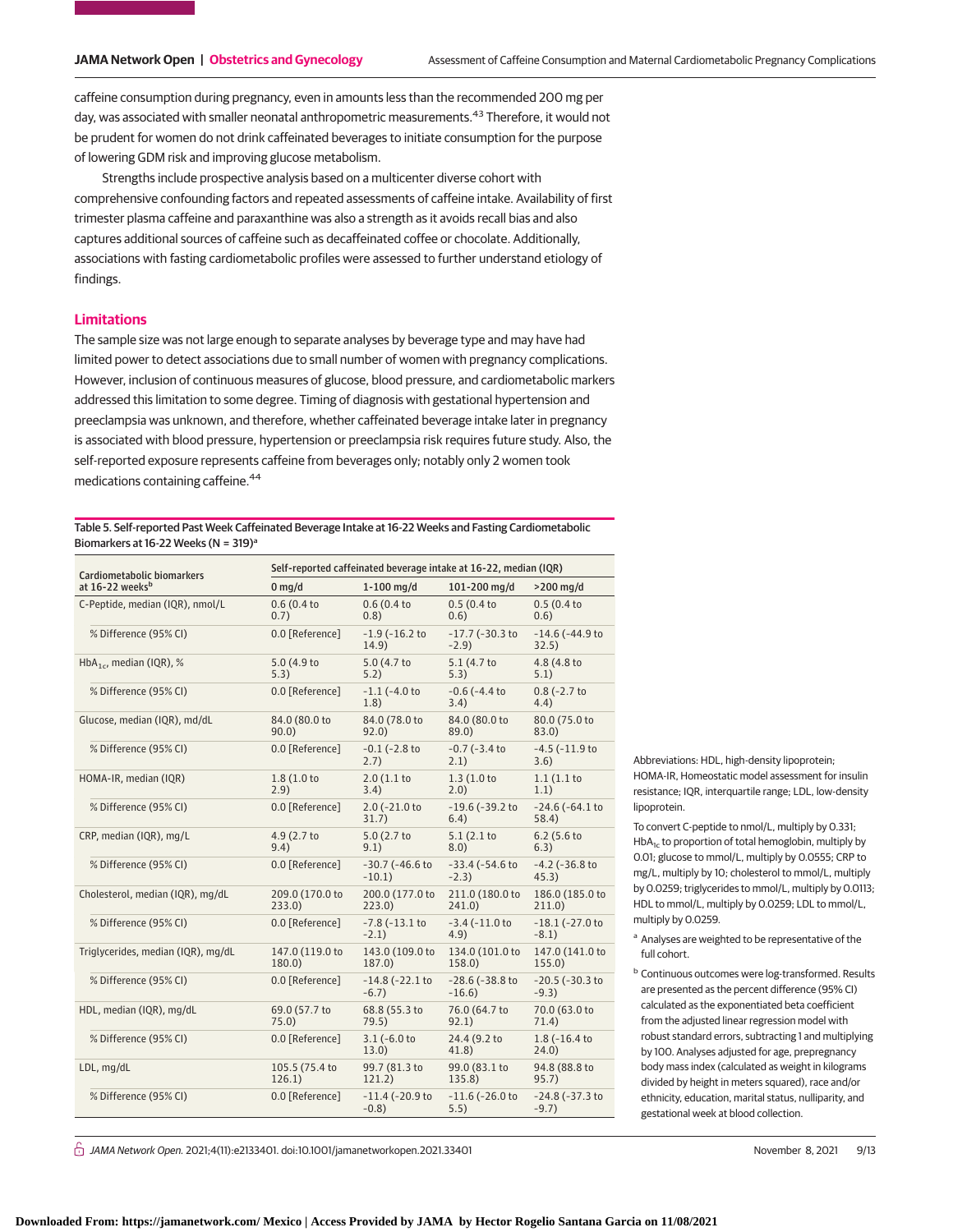# **Conclusions**

In this cohort study, caffeinated beverage intake within the currently recommended range in the second trimester of pregnancy was associated with a lower GDM risk than with no intake, but not with preeclampsia or gestational hypertension. These findings based on self-reported information and biomarkers should be reassuring for pregnant women with moderate caffeine intake, but translation into public health recommendations should be considered in the context of published data on offspring outcomes.

### **ARTICLE INFORMATION**

**Accepted for Publication:** September 13, 2021.

**Published:** November 8, 2021. doi[:10.1001/jamanetworkopen.2021.33401](https://jama.jamanetwork.com/article.aspx?doi=10.1001/jamanetworkopen.2021.33401&utm_campaign=articlePDF%26utm_medium=articlePDFlink%26utm_source=articlePDF%26utm_content=jamanetworkopen.2021.33401)

**Open Access:** This is an open access article distributed under the terms of the [CC-BY License.](https://jamanetwork.com/pages/cc-by-license-permissions/?utm_campaign=articlePDF%26utm_medium=articlePDFlink%26utm_source=articlePDF%26utm_content=jamanetworkopen.2021.33401) © 2021 Hinkle SN et al.JAMA Network Open.

**Corresponding Authors:** Stefanie N. Hinkle, PhD, Department of Biostatistics, Epidemiology and Informatics, Perelman School of Medicine, University of Pennsylvania, 423 Guardian Dr, Philadelphia, Pennsylvania 19104 [\(stefanie.](mailto:stefanie.hinkle@pennmedicine.upenn.edu) [hinkle@pennmedicine.upenn.edu\)](mailto:stefanie.hinkle@pennmedicine.upenn.edu); Cuilin Zhang, MD, PhD, MPH, Division of Intramural Population Health Research, Eunice Kennedy Shriver National Institute of Child Health and Human Development, National Institutes of Health, 6710B Rockledge Dr, MSC 7004, Bethesda, MD 20817 [\(zhangcu@mail.nih.gov\)](mailto:zhangcu@mail.nih.gov).

**Author Affiliations:** Department of Biostatistics, Epidemiology and Informatics, Perelman School of Medicine, University of Pennsylvania, Philadelphia (Hinkle); Epidemiology Branch, Division of Intramural Population Health Research, Eunice Kennedy Shriver National Institute of Child Health and Human Development, National Institutes of Health, Bethesda, Maryland (Gleason, Zhao, Mumford, Grantz, Zhang); Office of the Director, Division of Intramural Population Health Research, Eunice Kennedy Shriver National Institute of Child Health and Human Development, National Institutes of Health, Bethesda, Maryland (Yisahak, Grewal); Biostatistics and Bioinformatics Branch, Division of Intramural Population Health Research, Eunice Kennedy Shriver National Institute of Child Health and Human Development, National Institutes of Health, Bethesda, Maryland (Sundaram).

**Author Contributions:** Dr Hinkle had full access to all of the data in the study and takes responsibility for the integrity of the data and the accuracy of the data analysis.

Concept and design: Hinkle, Zhang.

Acquisition, analysis, or interpretation of data: All authors.

Drafting of the manuscript: Hinkle.

Critical revision of the manuscript for important intellectual content: All authors.

Statistical analysis: Hinkle, Mumford, Sundaram, Zhang.

Obtained funding: Zhang.

Administrative, technical, or material support: Gleason, Grantz.

Supervision: Zhang.

**Conflict of Interest Disclosures:** No disclosures were reported.

**Funding/Support:** This research was supported by contracts HHSN275200800013C, HHSN275200800002I, HHSN27500006, HHSN275200800003IC, HHSN275200800014C, HHSN275200800012C, HHSN275200800028C, HHSN275201000009C, and HHSN275201000001Z from the intramural research program of the National Institutes of Health Eunice Kennedy Shriver National Institute of Child Health and Human Development intramural and the American Recovery and Reinvestment Act and contract UG3OD023316 from the National Institutes of Health Office of the Director.

**Role of the Funder/Sponsor:** The funders had no role in the design and conduct of the study; collection, management, analysis, and interpretation of the data; preparation, review, or approval of the manuscript; and decision to submit the manuscript for publication.

### **REFERENCES**

**1**. Fulgoni VL III, Keast DR, Lieberman HR. Trends in intake and sources of caffeine in the diets of US adults: 2001- 2010. Am J Clin Nutr. 2015;101(5):1081-1087. doi[:10.3945/ajcn.113.080077](https://dx.doi.org/10.3945/ajcn.113.080077)

 $\bigcap$  JAMA Network Open. 2021;4(11):e2133401. doi:10.1001/jamanetworkopen.2021.33401 Movember 8, 2021 10/13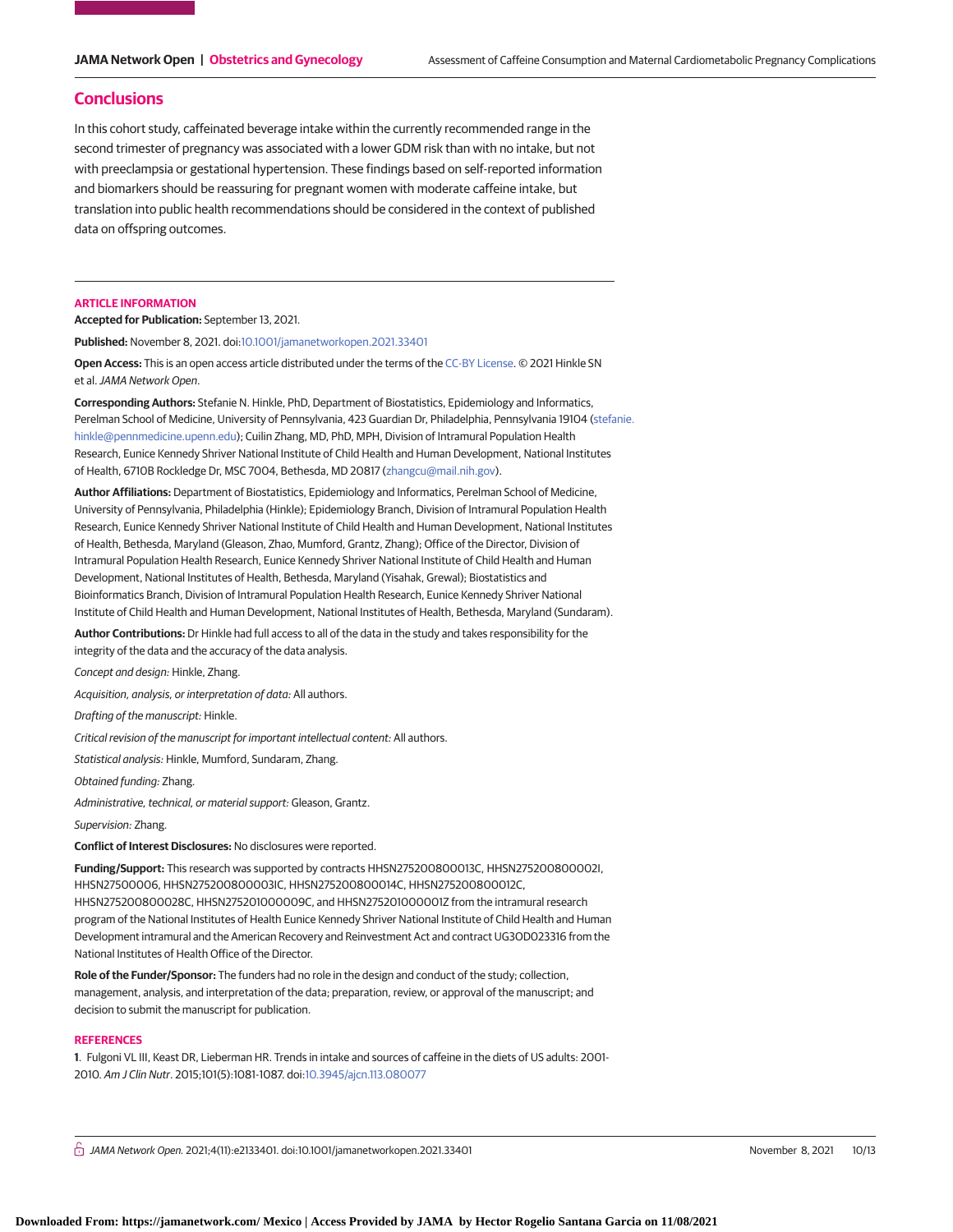**2**. Chen L, Bell EM, Browne ML, Druschel CM, Romitti PA; National Birth Defects Prevention Study. Exploring maternal patterns of dietary caffeine consumption before conception and during pregnancy. Matern Child Health J. 2014;18(10):2446-2455. doi[:10.1007/s10995-014-1483-2](https://dx.doi.org/10.1007/s10995-014-1483-2)

**3**. ACOG Committee Opinion No. 462: Moderate caffeine consumption during pregnancy. Obstet Gynecol. 2010;116(2 Pt 1):467-468. doi[:10.1097/AOG.0b013e3181eeb2a1](https://dx.doi.org/10.1097/AOG.0b013e3181eeb2a1)

**4**. van Dam RM, Hu FB, Willett WC. Coffee, caffeine, and health. N Engl J Med. 2020;383(4):369-378. doi[:10.](https://dx.doi.org/10.1056/NEJMra1816604) [1056/NEJMra1816604](https://dx.doi.org/10.1056/NEJMra1816604)

**5**. De Giuseppe R, Di Napoli I, Granata F, Mottolese A, Cena H. Caffeine and blood pressure: a critical review perspective. Nutr Res Rev. 2019;32(2):169-175. doi[:10.1017/S0954422419000015](https://dx.doi.org/10.1017/S0954422419000015)

**6**. Grosso G, Micek A, Godos J, et al. Long-term coffee consumption is associated with decreased incidence of new-onset hypertension: a dose–response meta-analysis. Nutrients. 2017;9(8):890. doi[:10.3390/nu9080890](https://dx.doi.org/10.3390/nu9080890)

**7**. Greer F, Hudson R, Ross R, Graham T. Caffeine ingestion decreases glucose disposal during a hyperinsulinemiceuglycemic clamp in sedentary humans. Diabetes. 2001;50(10):2349-2354. doi[:10.2337/diabetes.50.10.2349](https://dx.doi.org/10.2337/diabetes.50.10.2349)

**8**. Alperet DJ, Rebello SA, Khoo EY-H, et al. The effect of coffee consumption on insulin sensitivity and other biological risk factors for type 2 diabetes: a randomized placebo-controlled trial. Am J Clin Nutr. 2020;111(2): 448-458. doi[:10.1093/ajcn/nqz306](https://dx.doi.org/10.1093/ajcn/nqz306)

**9**. van Dam RM, Willett WC, Manson JE, Hu FB. Coffee, caffeine, and risk of type 2 diabetes: a prospective cohort study in younger and middle-aged U.S. women. Diabetes Care. 2006;29(2):398-403. doi[:10.2337/diacare.29.02.](https://dx.doi.org/10.2337/diacare.29.02.06.dc05-1512) [06.dc05-1512](https://dx.doi.org/10.2337/diacare.29.02.06.dc05-1512)

**10**. Sonagra AD, Biradar SM, K D, Murthy D S J. Normal pregnancy: a state of insulin resistance.J Clin Diagn Res. 2014;8(11):CC01-CC03. doi[:10.7860/JCDR/2014/10068.5081](https://dx.doi.org/10.7860/JCDR/2014/10068.5081)

**11**. Knutti R, Rothweiler H, Schlatter C. The effect of pregnancy on the pharmacokinetics of caffeine. New Toxicology for Old. Springer; 1982:187-192.

**12**. Adeney KL, Williams MA, Schiff MA, Qiu C, Sorensen TK. Coffee consumption and the risk of gestational diabetes mellitus. Acta Obstet Gynecol Scand. 2007;86(2):161-166. doi[:10.1080/00016340600994992](https://dx.doi.org/10.1080/00016340600994992)

**13**. Hinkle SN, Laughon SK, Catov JM, Olsen J, Bech BH. First trimester coffee and tea intake and risk of gestational diabetes mellitus: a study within a national birth cohort. BJOG. 2015;122(3):420-428. doi[:10.1111/1471-0528.12930](https://dx.doi.org/10.1111/1471-0528.12930)

**14**. Bakker R, Steegers EA, Raat H, Hofman A, Jaddoe VW. Maternal caffeine intake, blood pressure, and the risk of hypertensive complications during pregnancy: the generation R study. Am J Hypertens. 2011;24(4):421-428. doi[:10.1038/ajh.2010.242](https://dx.doi.org/10.1038/ajh.2010.242)

**15**. Eichelberger KY, Baker AM, Woodham PC, Haeri S, Strauss RA, Stuebe AM. Second-trimester maternal serum paraxanthine, CYP1A2 activity, and the risk of severe preeclampsia. Obstet Gynecol. 2015;126(4):725-730. doi: [10.1097/AOG.0000000000001041](https://dx.doi.org/10.1097/AOG.0000000000001041)

**16**. Grewal J, Grantz KL, Zhang C, et al. Cohort profile: NICHD fetal growth studies–singletons and twins. Int J Epidemiol. 2018;47(1):25-25l. doi[:10.1093/ije/dyx161](https://dx.doi.org/10.1093/ije/dyx161)

**17**. Buck Louis GM, Grewal J, Albert PS, et al. Racial/ethnic standards for fetal growth: the NICHD fetal growth studies. Am J Obstet Gyncol. 2015;213(4):449 e1-449 e41. doi[:10.1016/j.ajog.2015.08.032](https://dx.doi.org/10.1016/j.ajog.2015.08.032)

**18**. Zhu Y, Mendola P, Albert PS, et al. Insulin-like growth factor axis and gestational diabetes mellitus: a longitudinal study in a multiracial cohort. Diabetes. 2016;65(11):3495-3504. doi[:10.2337/db16-0514](https://dx.doi.org/10.2337/db16-0514)

**19**. Service. USDoAAR. FoodData Central. Accessed October 20, 2021. <https://fdc.nal.usda.gov/>

**20**. Honda M, Robinson M, Kannan K. A rapid method for the analysis of perfluorinated alkyl substances in serum by hybrid solid-phase extraction. Environmental Chemistry. 2018;15(2):92-99. doi[:10.1071/EN17192](https://dx.doi.org/10.1071/EN17192)

**21**. Richardson DB, Ciampi A. Effects of exposure measurement error when an exposure variable is constrained by a lower limit. Am J Epidemiol. 2003;157(4):355-363. doi[:10.1093/aje/kwf217](https://dx.doi.org/10.1093/aje/kwf217)

**22**. Schisterman EF, Vexler A, Whitcomb BW, Liu A. The limitations due to exposure detection limits for regression models. Am J Epidemiol. 2006;163(4):374-383. doi[:10.1093/aje/kwj039](https://dx.doi.org/10.1093/aje/kwj039)

**23**. Mateus J, Newman RB, Zhang C, et al Fetal growth patterns in pregnancy-associated hypertensive disorders: NICHD fetal growth studies. Am J Obstet Gynecol. 2019;221(6):635.

**24**. ACOG practice bulletin No. 190: gestational diabetes mellitus. Am J Obstet Gynecol. 2018;131(2):e49-e64. doi[:10.](https://dx.doi.org/10.1097/AOG.0000000000002501) [1097/AOG.0000000000002501](https://dx.doi.org/10.1097/AOG.0000000000002501)

**25**. American Diabetes Association. 2. Classification and diagnosis of diabetes. Diabetes Care. 2017;40(suppl 1): S11-S24. doi[:10.2337/dc17-S005](https://dx.doi.org/10.2337/dc17-S005)

**26**. Wallace TM, Levy JC, Matthews DR. Use and abuse of HOMA modeling. Diabetes Care. 2004;27(6): 1487-1495. doi[:10.2337/diacare.27.6.1487](https://dx.doi.org/10.2337/diacare.27.6.1487)

 $\bigcap$  JAMA Network Open. 2021;4(11):e2133401. doi:10.1001/jamanetworkopen.2021.33401 (Reprinted) November 8, 2021 11/13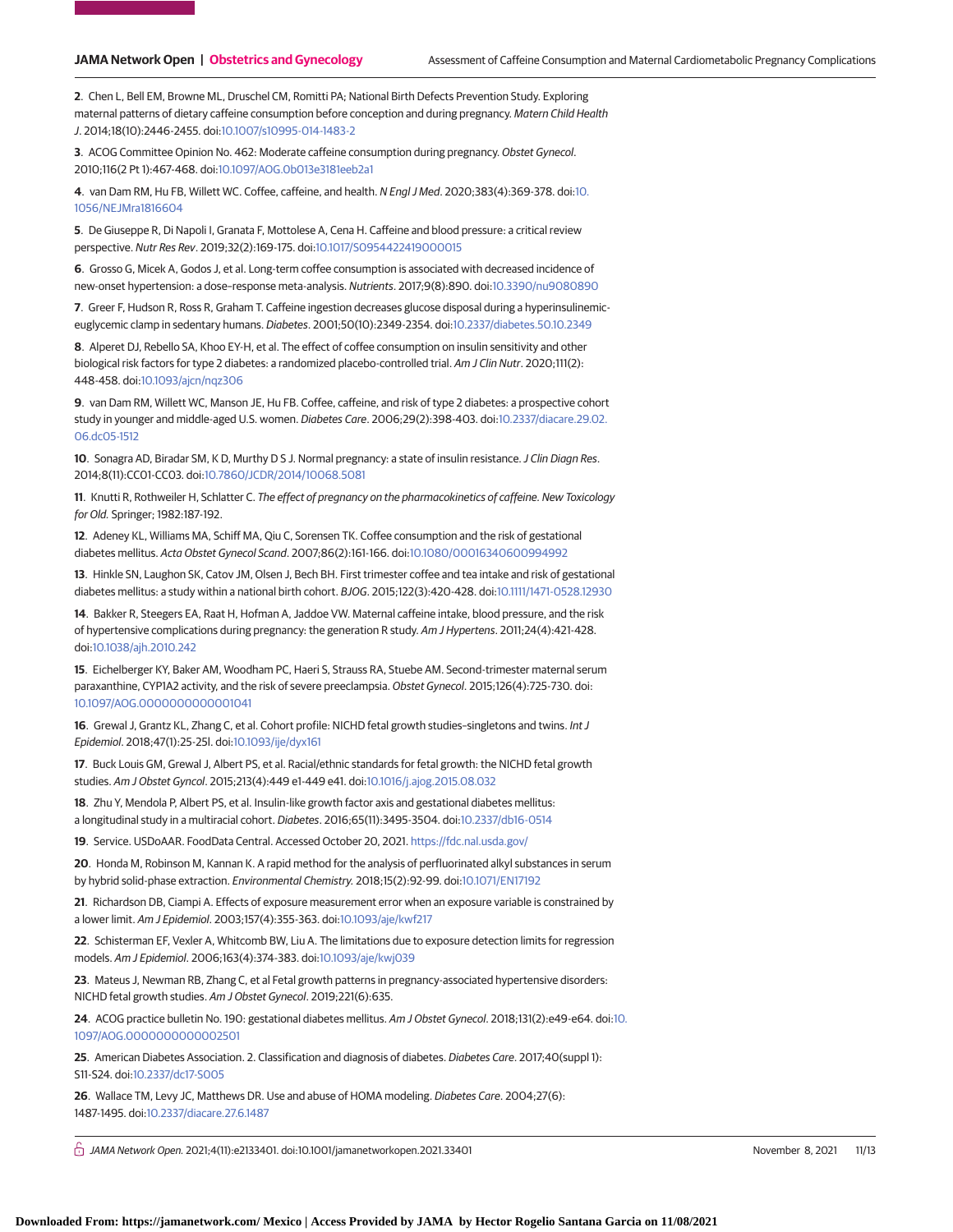**27**. Boyko EJ, Jensen CC. Do we know what homeostasis model assessment measures? If not, does it matter? Diabetes Care. 2007;30(10):2725-2728. doi[:10.2337/dc07-1248](https://dx.doi.org/10.2337/dc07-1248)

**28**. Chasan-Taber L, Schmidt MD, Roberts DE, Hosmer D, Markenson G, Freedson PS. Development and validation of a pregnancy physical activity questionnaire. Med Sci Sports Exerc. 2004;36(10):1750-1760. doi[:10.1249/01.](https://dx.doi.org/10.1249/01.MSS.0000142303.49306.0D) [MSS.0000142303.49306.0D](https://dx.doi.org/10.1249/01.MSS.0000142303.49306.0D)

**29**. Cohen S, Kamarck T, Mermelstein R. A global measure of perceived stress.J Health Soc Behav. 1983;24(4): 385-396. doi[:10.2307/2136404](https://dx.doi.org/10.2307/2136404)

**30**. Hinkle SN, Zhang C, Grantz KL, et al Nutrition during pregnancy: findings from the National Institute of Child Health and Human Development (NICHD) Fetal Growth Studies–Singleton Cohort. Curr Dev Nutr. 2021;5(1): nzaa182. doi[:10.1093/cdn/nzaa182](https://dx.doi.org/10.1093/cdn/nzaa182)

**31**. Guenther PM, Casavale KO, Reedy J, et al. Update of the healthy eating index: HEI-2010.J Acad Nutr Diet. 2013;113(4):569-580. doi[:10.1016/j.jand.2012.12.016](https://dx.doi.org/10.1016/j.jand.2012.12.016)

**32**. Zou G. A modified Poisson regression approach to prospective studies with binary data. Am J Epidemiol. 2004;159(7):702-706. doi[:10.1093/aje/kwh090](https://dx.doi.org/10.1093/aje/kwh090)

**33**. Kleinbaum DG, Klein M. Logistic Regression: A Self-Learning Text. Springer New York; 2010. doi[:10.1007/978-1-](https://dx.doi.org/10.1007/978-1-4419-1742-3) [4419-1742-3](https://dx.doi.org/10.1007/978-1-4419-1742-3)

**34**. Grosso LM, Bracken MB. Caffeine metabolism, genetics, and perinatal outcomes: a review of exposure assessment considerations during pregnancy. Ann Epidemiol. 2005;15(6):460-466. doi[:10.1016/j.annepidem.](https://dx.doi.org/10.1016/j.annepidem.2004.12.011) [2004.12.011](https://dx.doi.org/10.1016/j.annepidem.2004.12.011)

**35**. Zhou XH, Eckert GJ, Tierney WM. Multiple imputation in public health research. Stat Med. 2001;20(9-10): 1541-1549. doi[:10.1002/sim.689](https://dx.doi.org/10.1002/sim.689)

**36**. Samuelsen SO. A psudolikelihood approach to analysis of nested case-control studies. Biometrika. 1997;84 (2):379-394. doi[:10.1093/biomet/84.2.379](https://dx.doi.org/10.1093/biomet/84.2.379)

**37**. Hinkle SN, Rawal S, Liu D, Chen J, Tsai MY, Zhang C. Maternal adipokines longitudinally measured across pregnancy and their associations with neonatal size, length, and adiposity. Int J Obesity. [2019;43\(7\):1422-1434](https://www.ncbi.nlm.nih.gov/pubmed/30464233)[.](https://www.ncbi.nlm.nih.gov/entrez/query.fcgi?cmd=Retrieve&db=PubMed&list_uids=30464233&dopt=Abstract) [Medline:30464233.](https://www.ncbi.nlm.nih.gov/entrez/query.fcgi?cmd=Retrieve&db=PubMed&list_uids=30464233&dopt=Abstract)

**38**. Rebollo-Hernanz M, Zhang Q, Aguilera Y, Martín-Cabrejas MA, Gonzalez de Mejia E. Phenolic compounds from coffee by-products modulate adipogenesis-related inflammation, mitochondrial dysfunction, and insulin resistance in adipocytes, via insulin/PI3K/AKT signaling pathways. Food Chem Toxicol. 2019;132:110672. doi[:10.](https://dx.doi.org/10.1016/j.fct.2019.110672) [1016/j.fct.2019.110672](https://dx.doi.org/10.1016/j.fct.2019.110672)

**39**. Harpaz E, Tamir S, Weinstein A, Weinstein Y. The effect of caffeine on energy balance.J Basic Clin Physiol Pharmacol. 2017;28(1):1-10. doi[:10.1515/jbcpp-2016-0090](https://dx.doi.org/10.1515/jbcpp-2016-0090)

**40**. Spracklen CN, Smith CJ, Saftlas AF, Robinson JG, Ryckman KK. Maternal hyperlipidemia and the risk of preeclampsia: a meta-analysis. Am J Epidemiol. 2014;180(4):346-358. doi[:10.1093/aje/kwu145](https://dx.doi.org/10.1093/aje/kwu145)

**41**. James JE. Maternal caffeine consumption and pregnancy outcomes: a narrative review with implications for advice to mothers and mothers-to-be. [BMJ evidence-based medicine.](https://www.ncbi.nlm.nih.gov/pubmed/32843532) 2020;26(3):114-115.

**42**. Jin F, Qiao C. Association of maternal caffeine intake during pregnancy with low birth weight, childhood overweight, and obesity: a meta-analysis of cohort studies. [International Journal of Obesity.](https://www.ncbi.nlm.nih.gov/pubmed/32518355) 2020;45(2):279-287.

**43**. Gleason JL, Tekola-Ayele F, Sundaram R, et al. Association between maternal caffeine consumption and metabolism and neonatal anthropometry: a secondary analysis of the NICHD fetal growth studies-singletons. JAMA Netw Open. 2021;4(3):e213238. doi[:10.1001/jamanetworkopen.2021.3238](https://jama.jamanetwork.com/article.aspx?doi=10.1001/jamanetworkopen.2021.3238&utm_campaign=articlePDF%26utm_medium=articlePDFlink%26utm_source=articlePDF%26utm_content=jamanetworkopen.2021.33401)

**44**. Vafai Y, Yeung EH, Sundaram R, et al. Prenatal medication use in a prospective pregnancy cohort by pre-pregnancy obesity status. J Matern Fetal Neonatal Med. 2021;1-8. doi[:10.1080/14767058.2021.1893296](https://dx.doi.org/10.1080/14767058.2021.1893296)

### **SUPPLEMENT.**

**eTable 1.** Cardiometabolic Marker Assay Information

**eTable 2.** Characteristics of Study Participants According to Plasma Total Caffeine and Paraxanthine

Concentrations at 10 to 13 Weeks, NICHD Fetal Growth Studies-Singleton Cohort

**eTable 3.** Sensitivity Analyses Assessing the Association of Self-reported Caffeine Intake and Risk for Either Gestational Diabetes or Impaired Glucose Tolerance

**eTable 4.** Sensitivity Analyses With Additional Covariate Adjustment and Exclusion of Smokers for Self-reported Caffeine Intake and Associations With Gestational Diabetes and Glucose Challenge Test Results

**eTable 5.** Sensitivity Analysis of Caffeine Metabolites at 10 to 13 Weeks Gestation and Associations With

Gestational Diabetes or Impaired Glucose Tolerance

 $\stackrel{\frown}{\Box}$  JAMA Network Open. 2021;4(11):e2133401. doi:10.1001/jamanetworkopen.2021.33401 Movember 8, 2021 12/13